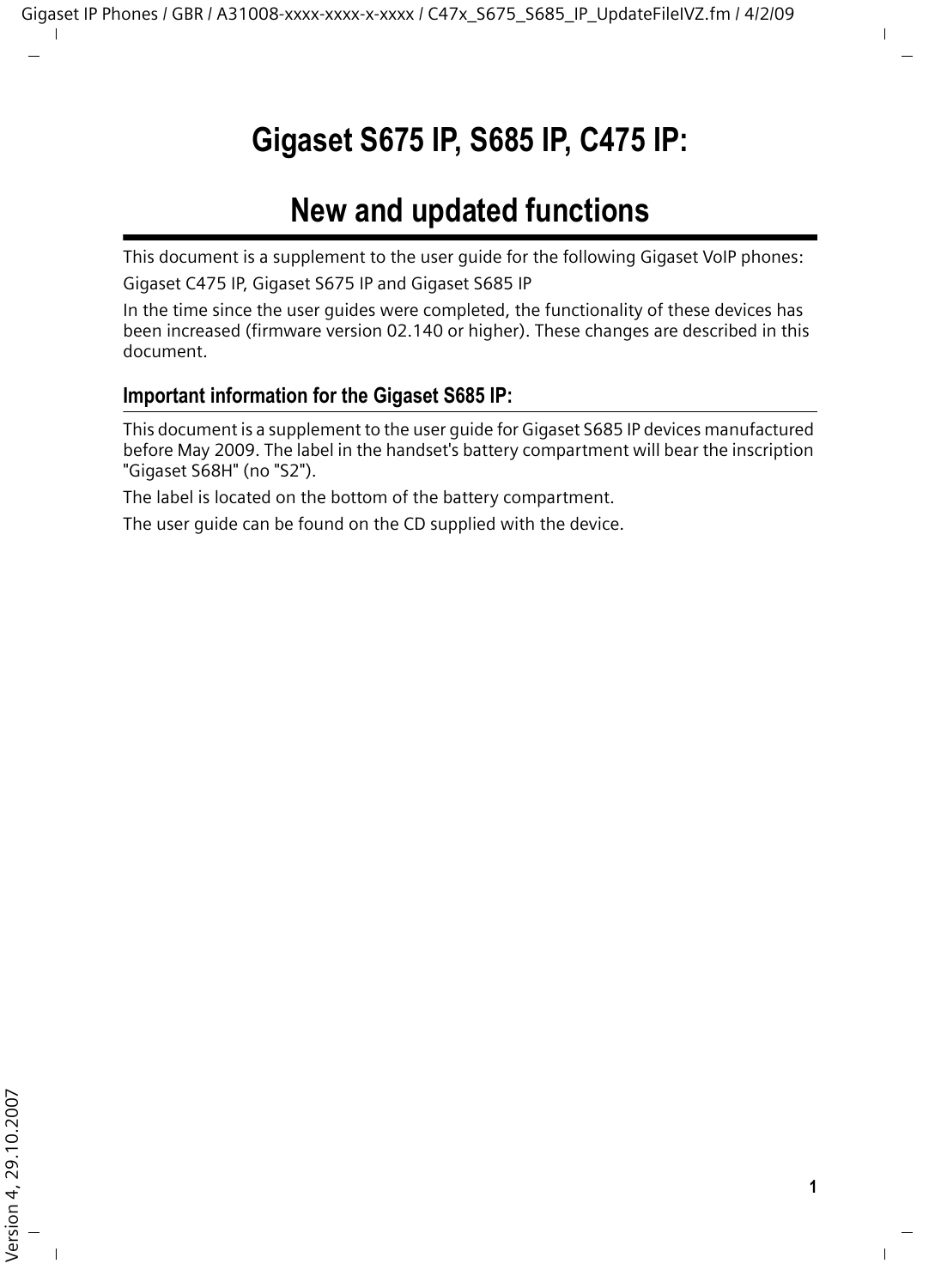## **Contents**

| Description of new and updated functions  5                                        |  |
|------------------------------------------------------------------------------------|--|
|                                                                                    |  |
| Starting the Gigaset.net assistant when first opening the Gigaset.net-directory  7 |  |
|                                                                                    |  |
| Sending and receiving SMS (text messages) via VoIP  12                             |  |
|                                                                                    |  |
|                                                                                    |  |
|                                                                                    |  |
| Operating the base on on the PABX -                                                |  |
|                                                                                    |  |
| Entering an HTTP proxy server (only when connected to an                           |  |
|                                                                                    |  |
| Activating/deactivating the STUN server of the Gigaset.net connection  19          |  |
| Activating the fixed line network connection as an alternative connection  20      |  |
|                                                                                    |  |
|                                                                                    |  |
| Amendment to "Call signalling and number assignment"  25                           |  |
|                                                                                    |  |
|                                                                                    |  |
|                                                                                    |  |
|                                                                                    |  |
| Information on operating Gigaset VoIP telephones with                              |  |
|                                                                                    |  |
|                                                                                    |  |
| Deleted function: "Send line selection for outgoing calls with */#"  33            |  |
|                                                                                    |  |
| Gigaset S67H to Gigaset S675 IP, Gigaset S68H to Gigaset S685 IP  34               |  |
|                                                                                    |  |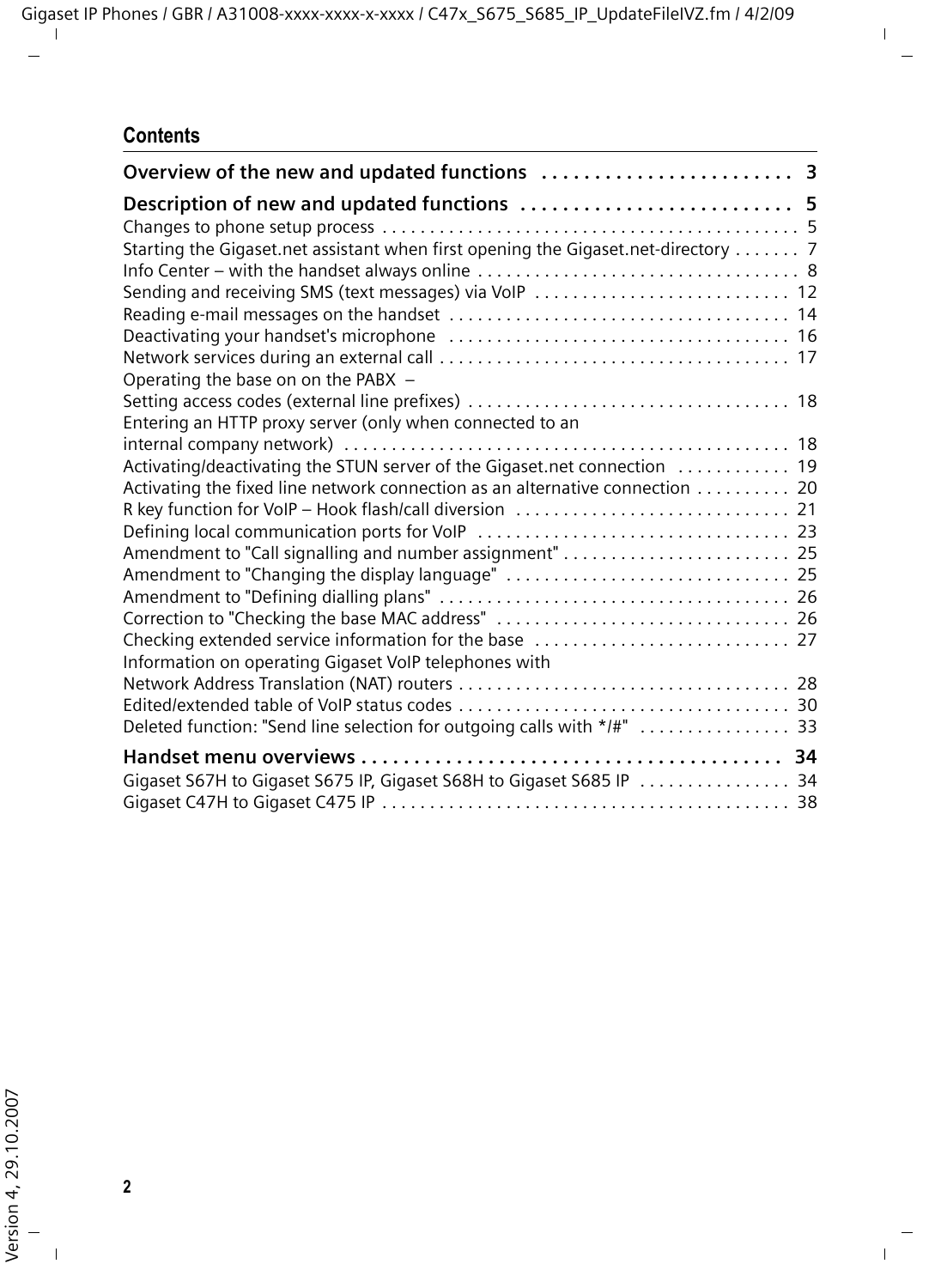# <span id="page-2-0"></span>**Overview of the new and updated functions**

### **New functions**

◆ Info Center: You can use your Gigaset S67H/S68H/C47H handset to retrieve online content that is provided specifically for the handset from the Internet.

£ **[Page 8](#page-7-0)**

◆ You can now also send and receive SMS messages via your VoIP connection. To send SMS messages via VoIP, you merely have to specify one of your VoIP connections as a send line for the send service centre.

£ **[Page 12](#page-11-0)**

- $\blacklozenge$  You can display the text of e-mail messages on the handset. **→ [Page 14](#page-13-0)**
- $\rightarrow$  You can deactivate your handset's microphone during an external call via the left display key. In this case, the other party cannot hear you, but you can still hear him/her. Network functions (e.g. external consultation calls, initiate/end conference call) that can no longer be accessed via the left display key due to this new function are now provided in the pop-up menu.

£ **[Page 16](#page-15-0)**

♦ If you connect the telephone to a PABX, you can save the PABX access code on your phone.

£ **[Page 18](#page-17-0)**

- $\blacklozenge$  If you connect your phone to an internal company or organisation network (Intranet), you can (if necessary) store the address of the internet HTTP proxy server on the base. Each time the telephone accesses the Internet, this HTTP proxy server is addressed.  $→$  **[Page 18](#page-17-1)**
- $\blacklozenge$  You can now activate your fixed line connection as an alternative connection. If the telephone cannot establish a VoIP connection, it automatically attempts to establish a connection via the fixed line network.

£ **[Page 20](#page-19-0)**

 $\triangle$  As before, you can assign a VoIP provider feature to the  $\overline{\binom{n}{k}}$  key. Alternatively, you can use the  $\overline{\mathbb{R}}$  key for transferring calls (call transfer via VoIP).

£ **[Page 21](#page-20-0)**

◆ Depending on your router's NAT, you can activate/deactivate the STUN server for your Gigaset.net connection.

£ **[Page 19](#page-18-0)**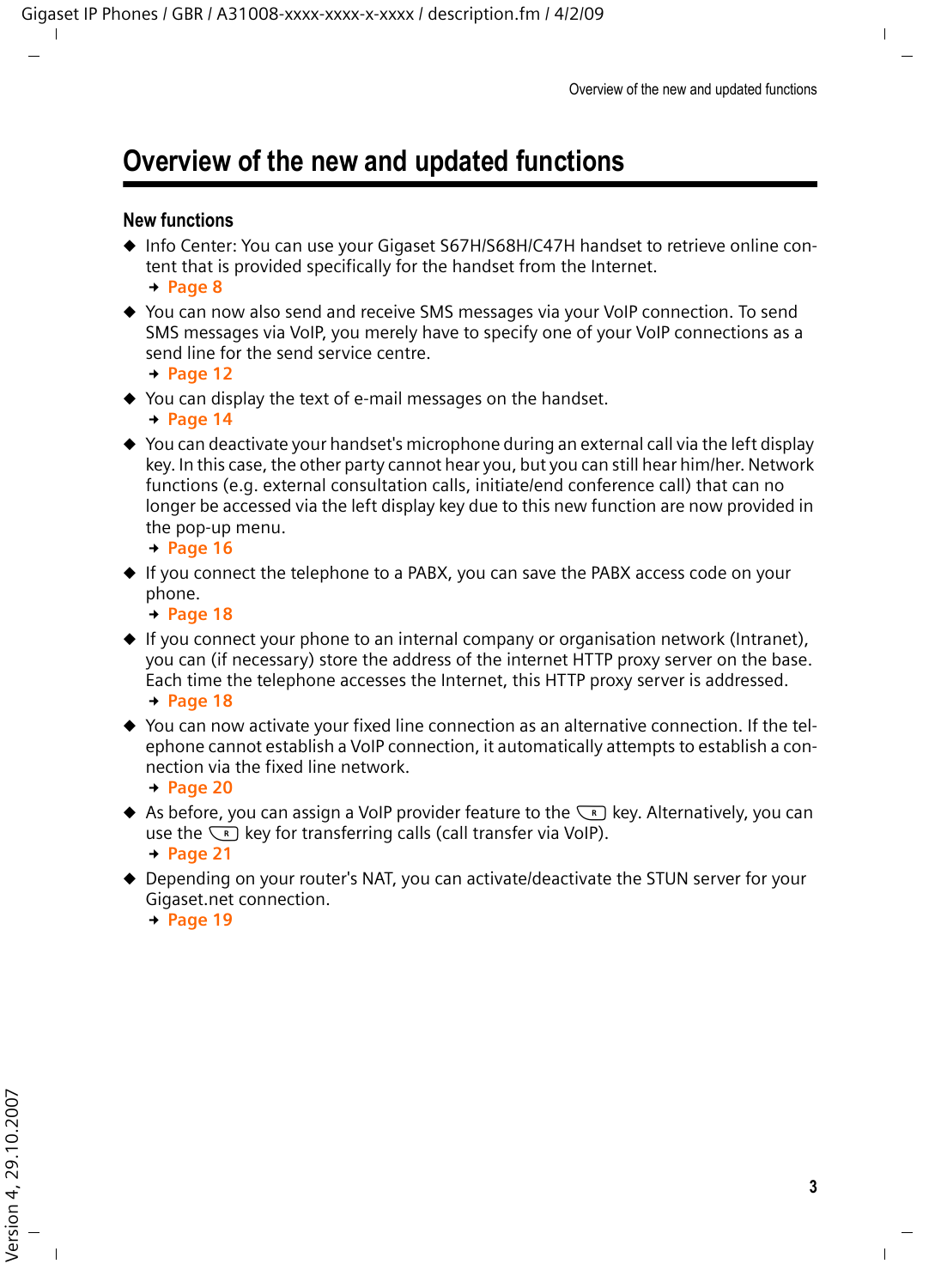### **Updated/extended functions**

 $\blacklozenge$  Changes to getting the phone started. For example, Gigaset.net assistant is only started when you first open the Gigaset.net [directory.](#page-4-1)

£ **Page 5**

- ◆ Since several consecutive RTP ports are required for each VoIP connection, you can now specify a port number range for the RTP ports when configuring the telephone. £ **[Page 23](#page-22-0)**
- $\blacklozenge$  The signalling of calls made to a number that is not assigned to a handset as a receive [number has](#page-24-0) changed.

**→ Page 25** 

u When defining dialling rules, you can use the new option **Use Area Codes** to specify whether or not the "automatic area code" is also to be dialled.

**→ [Page 26](#page-25-0)** 

 $\triangle$  The key combination for checking the MAC address of the base has changed £ **[Page 26](#page-25-1)**

### **New information on troubleshooting/problem analysis**

 $\blacklozenge$  New functions (e.g. immediate download of a provider profile) have been added to the service information that you can use during an external call (e.g. with the Gigaset service).

£ **[Page 27](#page-26-0)**

 $\bullet$  If your phone is connected to a NAT router, the NAT can cause problems during VoIP telephony (especially if you connect multiple VoIP telephones to your router). Notes on resolving these problems can be found in these amendments.

£ **[Page 28](#page-27-0)**

 $\blacklozenge$  The table of VoIP status codes that you can display on the screen has been extended. [The extende](#page-29-0)d table can be found in these amendments.

£ **Page 30**

#### **Function no longer in use**

- ◆ When dialling, you can no longer select the line type by adding # or **\***. (Only for devices manufactured after May 2009)
	- £ **[Page 33](#page-32-0)**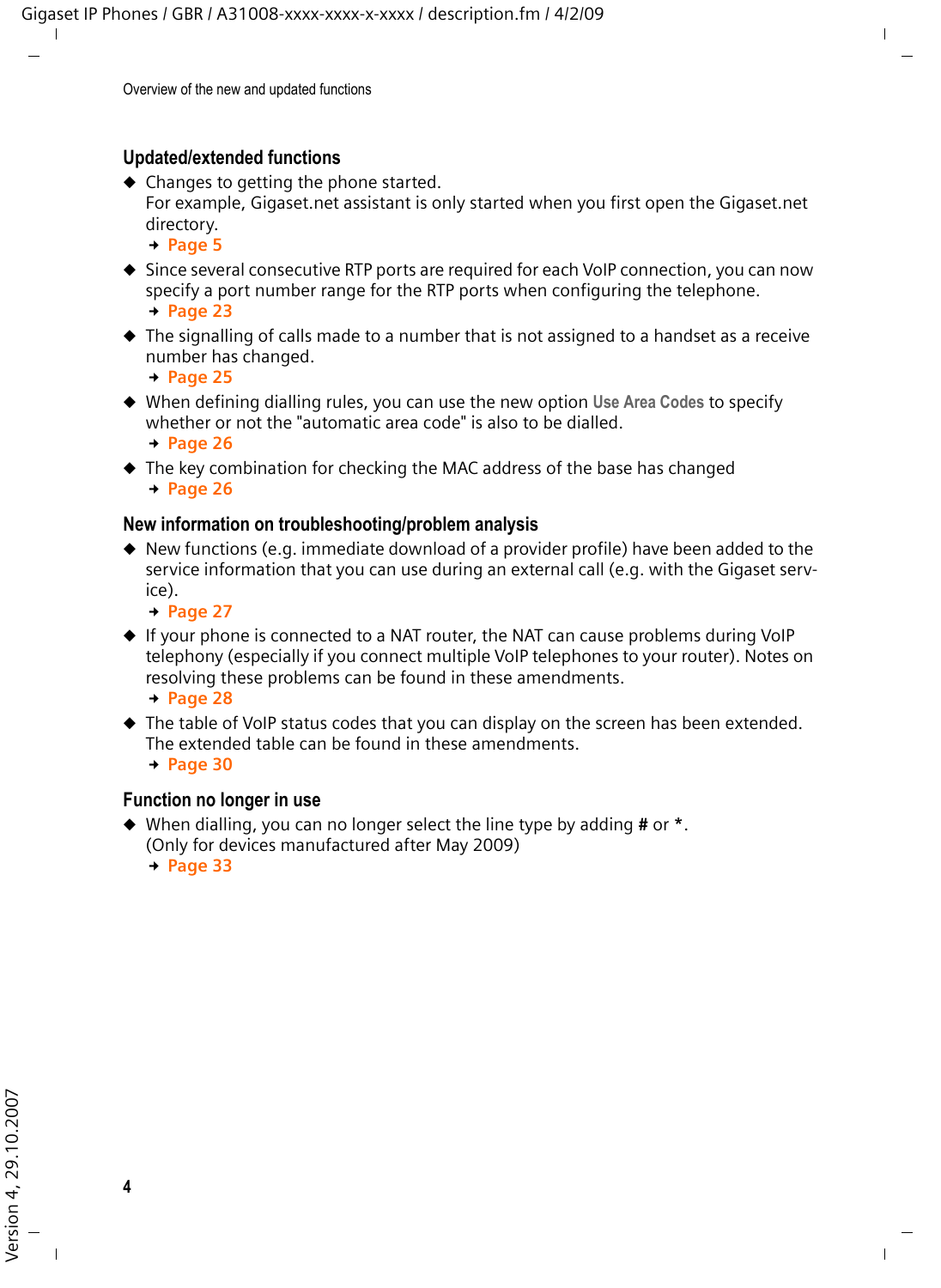# <span id="page-4-0"></span>**Description of new and updated functions**

# <span id="page-4-1"></span>**Changes to phone setup process**

This section amends the section "First steps – Making settings for VoIP telephony" in the user guide for your Gigaset VoIP phone.

The procedures for "Making settings for VoIP telephony" have changed as follows.

1. Auto-configuration:

After you have started the installation assistant and entered the system PIN, the following is displayed:



If you have received an **auto-configuration code** (Activation Code) from your VoIP provider:

▶ Press the key below Yes on the display screen.

You are prompted to enter the code.

 $\triangleright$  Use the keypad to enter the auto-configuration code (max. 32 characters) and press §OK§.

All data necessary for VoIP telephony is loaded directly from the Internet to your phone. The handset returns to idle status. The configuration is complete.

If your VoIP provider has supplied you with an **authentication name/password** and, where applicable, a user name:

 $\triangleright$  Press the key below  $\lfloor N_0 \rfloor$  on the display screen.

The VoIP configuration is then performed as described in the user guide for your telephone.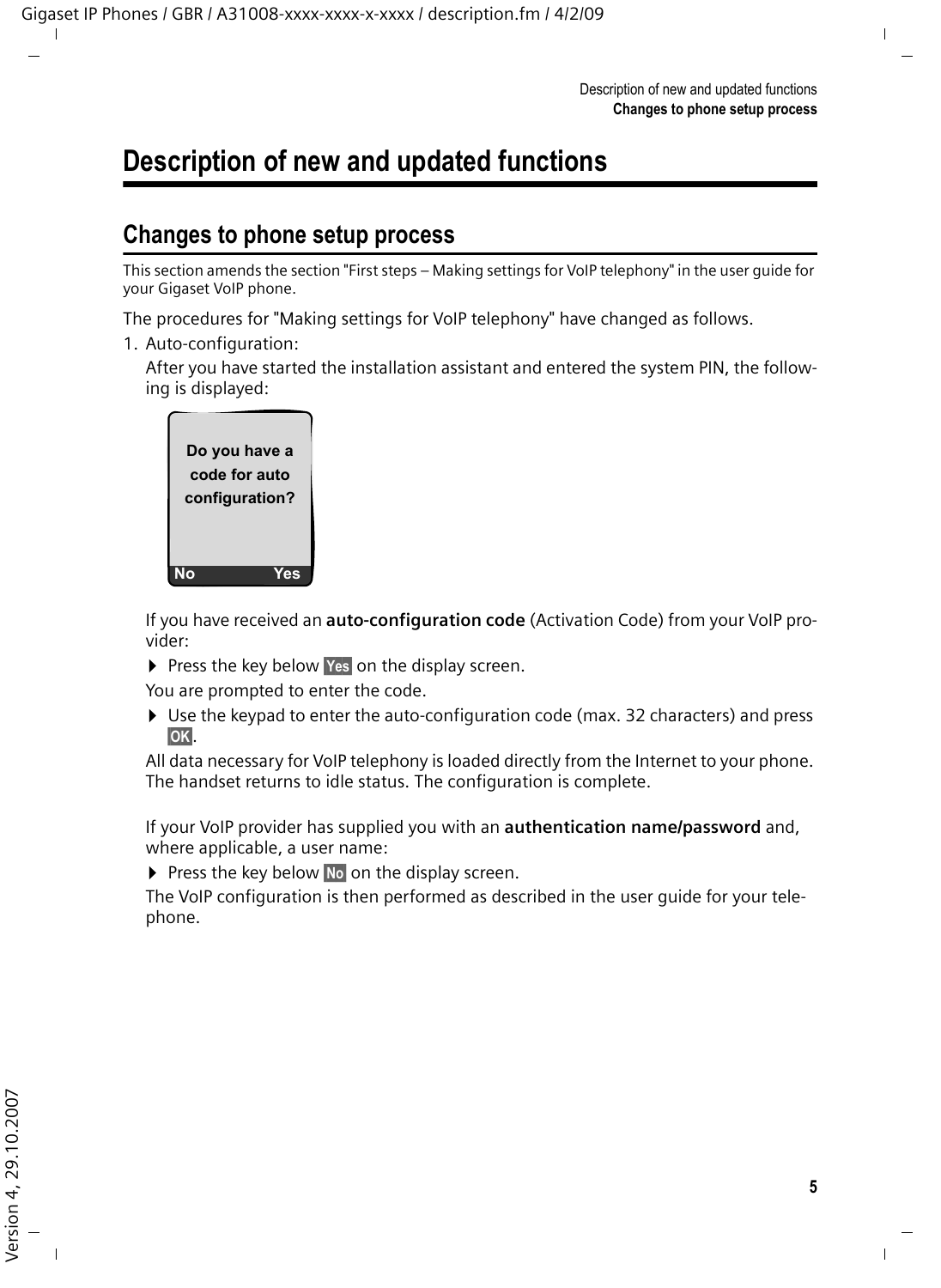#### 2. Gigaset.net assistant:

After you have completed the VoIP configuration, i.e. after entering your user data or the auto-configuration code for your VoIP account, the Gigaset.net assistant is **no longer** started (the step "Entering your name in the Gigaset.net directory" in the telephone user guide can be skipped). After you have entered your user data or the auto-configuration code, the handset reverts to idle status.

The [Gigaset.net a](#page-6-0)ssistant is started when you open the Gigaset.net directory for the first time  $(4$  **Page 7**). You can then enter your name in the Gigaset net directory.

#### 3. If a firmware update for your telephone is available in the Internet:

In this case, the message **New firmware available** is displayed if you press the flashing message key after starting your handset and connecting the base.

Perform the firmware update (press the right display key  $\gamma_{\text{CS}}$ ). Once the update has been completed (after approx. 3 minutes) the handset's idle display appears again and the message key  $\equiv$  flashes. If you press  $\equiv$  , the following is displayed: Start wizard for **entry of VoIP connection data?**. You can then start the connection assistant as described in the user guide.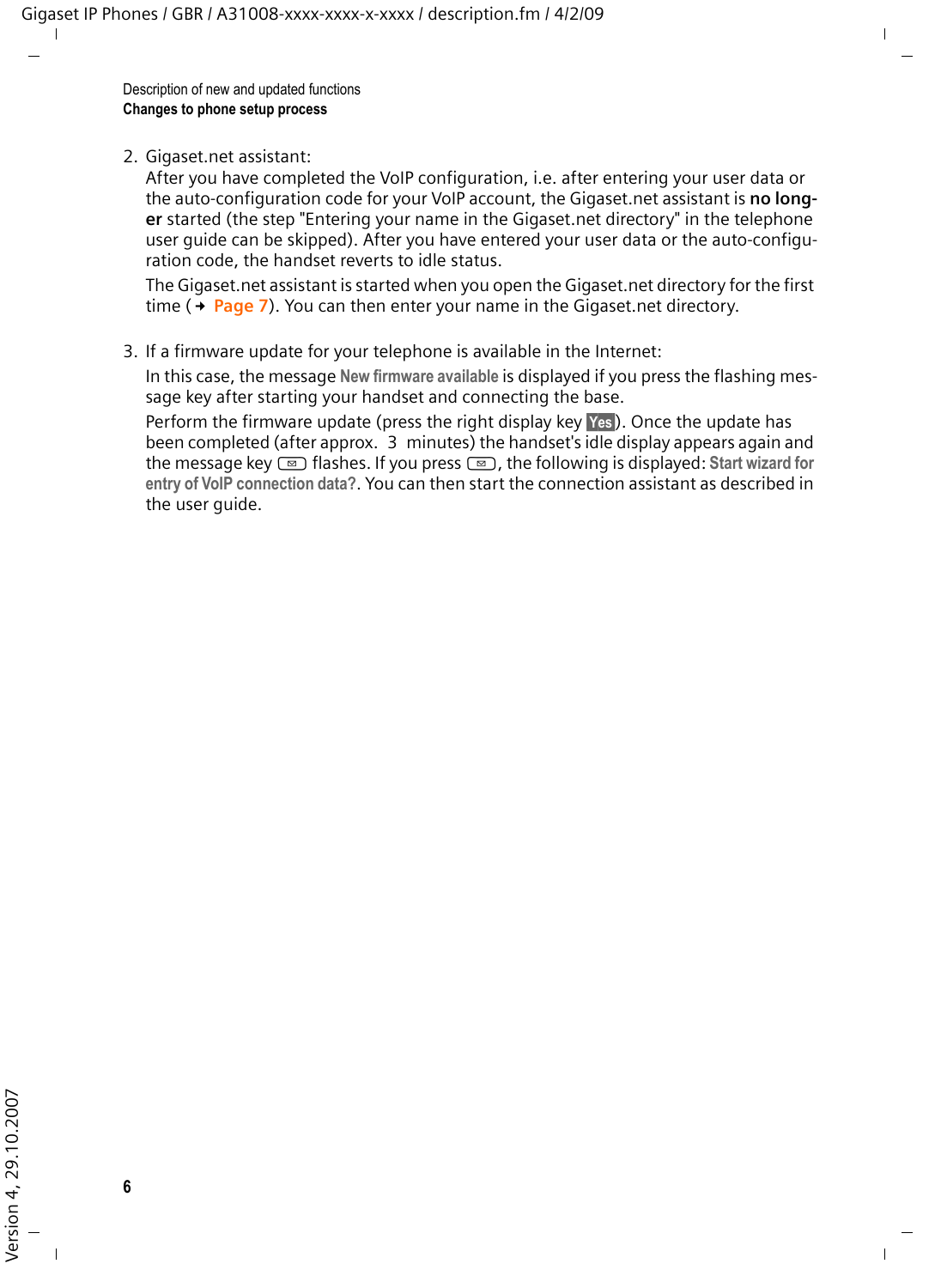# <span id="page-6-0"></span>**Starting the Gigaset.net assistant when first opening the Gigaset.netdirectory**

After setup, you can use the Gigaset.net assistant to enter your name in the Gigaset.net directory, i.e. create a Gigaset.net directory entry for your telephone. To do so, open the Gigaset.net directory.

**Precondition:** Your handset is in idle status.



s Press and **hold**.

q If necessary, select **Gigaset.net** from the list of available online directories and press **OK** 

The following appears in the handset's display:

| Gigaset.net            |
|------------------------|
| <b>Start assistant</b> |
| for Gigaset.net?       |
|                        |
| N٥                     |

 $\triangleright$  Press the display key Yes to start the assistant.

#### **Please note**

The Gigaset.net assistant is only opened the **first** time you open the Gigaset.net directory. If you press  $\mathbb{N}_{\mathbb{Q}}$ , the assistant will be cancelled and not restarted. You can then enter your name using the Gigaset.net directory menu (Options → Own details).



- $\triangleright$  Using the keypad, enter the name that you would like to be listed under in the Gigaset.net directory. The name may contain a maximum of 25 characters.
- $\triangleright$  Press the right-hand display key OK.

If there is already an entry with this name, you are requested to enter a different name.

If an entry was created successfully in the Gigaset.net directory, the message "**Your user name has been added to Gigaset.net!**" is displayed.

The handset returns to idle status.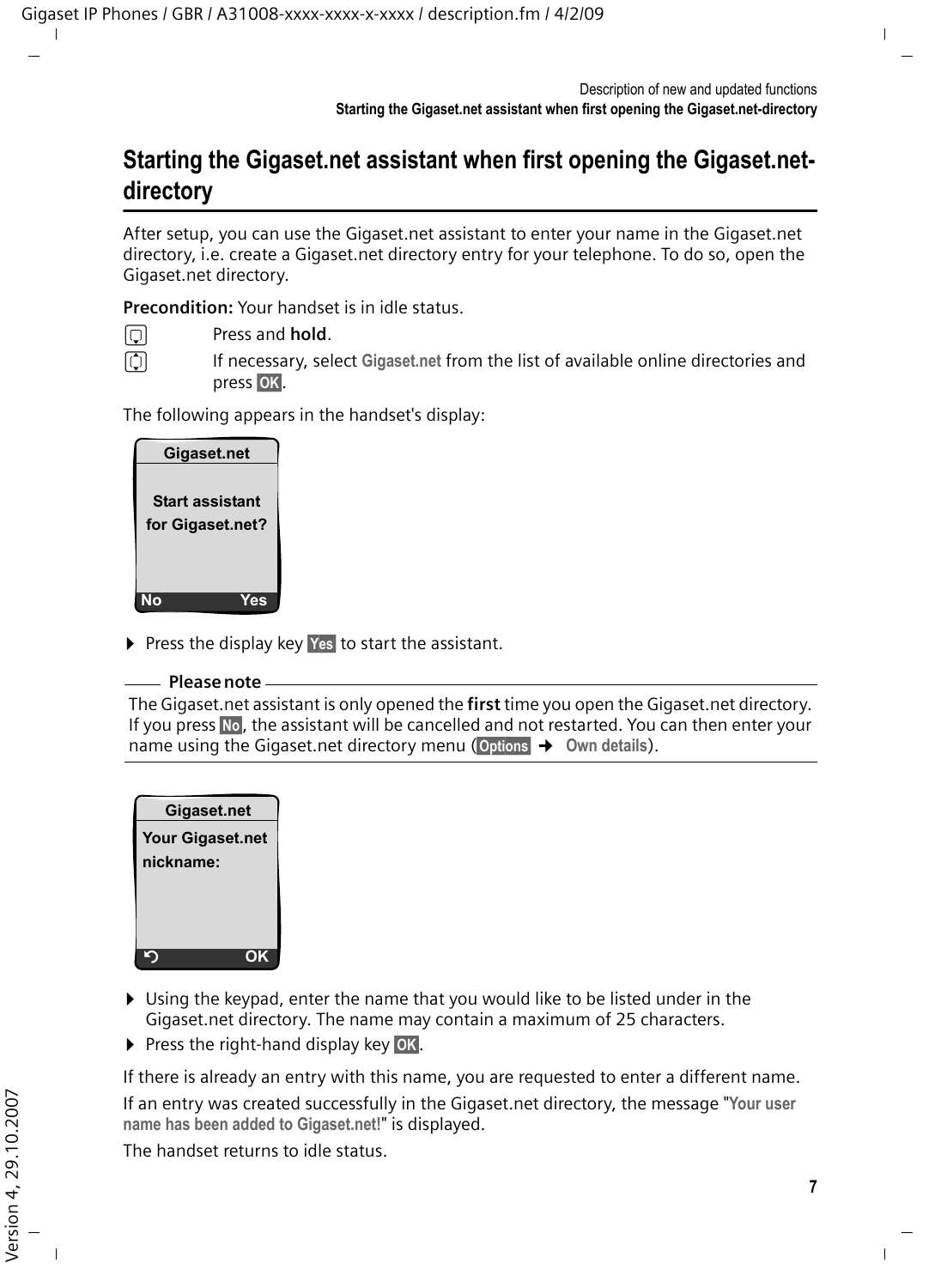# <span id="page-7-1"></span><span id="page-7-0"></span>**Info Center – with the handset always online**

You can use your Gigaset S67H, S68H or C47H handset to access online content on the Internet, i.e. request info services specific to your handset's display. The info services available are constantly updated. A preselection has already been made for your handset, but you can change these settings and add new services. Visit the Gigaset.net page <www.gigaset.net> on the Internet and compile your personal info services.

### **Customising info services**

- ▶ On the PC, open the page Settings → Services of the Web configurator for your handset.
- ¤ Click the link **gigaset.net/myaccount**.

Or:

- $\triangleright$  Enter the following address in the address field of your PC's web browser: <www.gigaset.net>
- ▶ Enter your Gigaset.net user ID and password on the Gigaset.net page. You will find your user ID and password on the Web configurator page "**Settings** ¢ **Services**").

In both cases, a Web page is opened on which you can compile your info services.

## **Starting Info Center, selecting info services**

 $\Box$  **→**  $\Im$  **Sel. Services → Info Center** 

The menu of your Info Center, i.e. a list of user-specified info services (see above) is displayed. You can navigate between the info services.

Example:

| <b>Info Center</b> |
|--------------------|
| Weather            |
| <b>News</b>        |
| Info service 3     |
| Info service 4     |
| Info service 5     |
| Info service 6     |
|                    |

 $\Box$  Select the info service and press  $\Box$ K.

To access certain info services (personalised services), it is necessary to register with a user name and password. In this case, enter your access data as described in the section "**[Registration for personalised info services](#page-8-0)**" on **[Page 9](#page-8-0)**.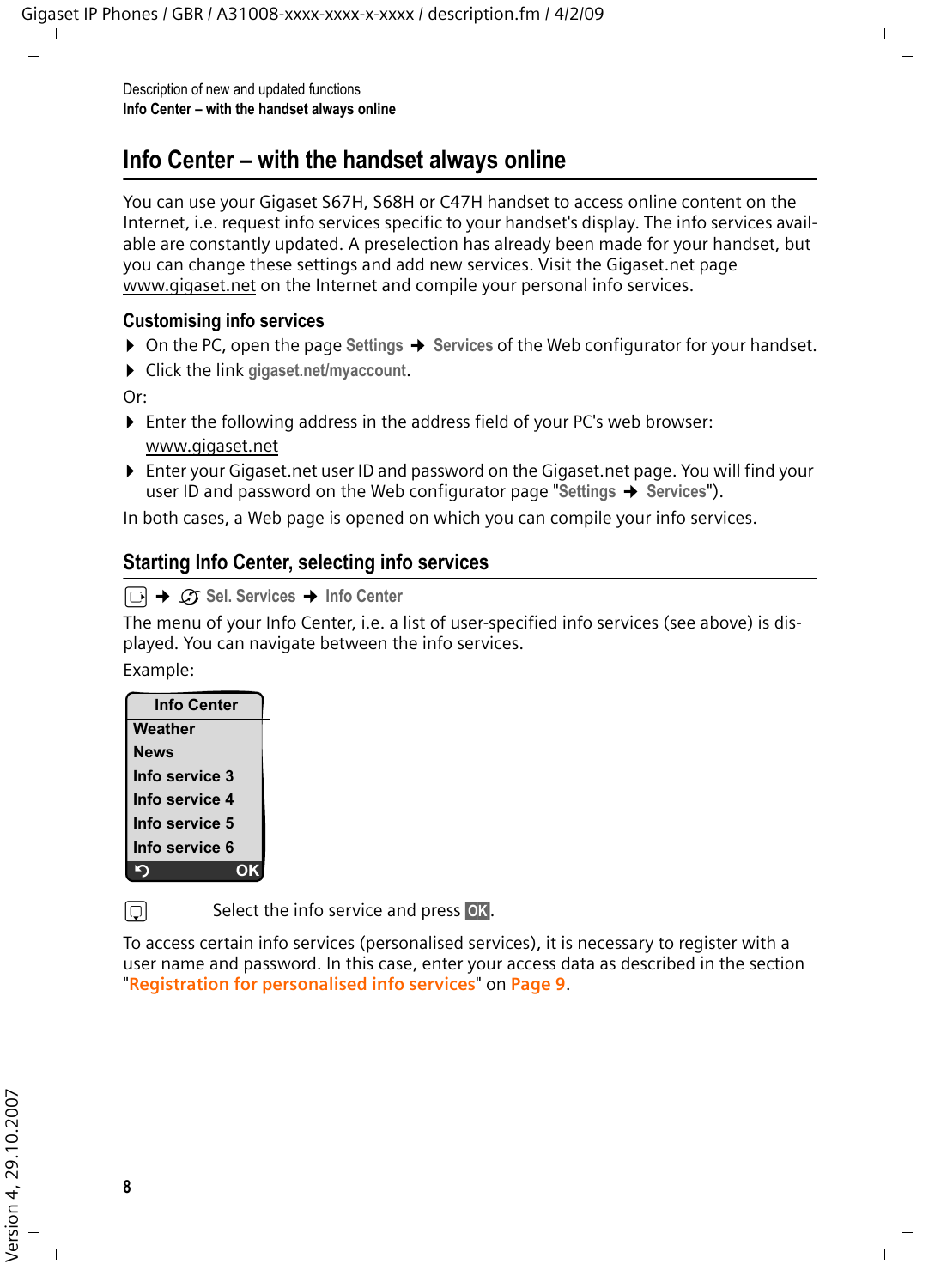### <span id="page-8-1"></span>**Messages when loading requested information**

The information is loaded from the Internet. Wait a few seconds until the information is displayed. The display shows **Please wait**.

If the information for an info service cannot be displayed, one of the following messages appears:

 **Requested page can't be reached.**

Possible causes of this are:

- $\blacklozenge$  Time limit exceeded (timeout) when loading the information, or
- $\blacklozenge$  the Internet server for the info service cannot be accessed.
- $\blacktriangleright$  Check your Internet connection and repeat the request at a later time.

 **Coding error on requested page**

The content of the requested info service is coded in a format which the handset cannot display.

 **Can't display requested page**

General error when loading the info service.

 **Login failed.**

Registration has failed. Possible causes of this are:

- $\blacklozenge$  You have not entered your registration data correctly.
	- $\blacktriangleright$  Reselect the info service and repeat the registration process. Please remember that data is case sensitive.
- $\triangle$  You are not entitled to access this info service.

## <span id="page-8-0"></span>**Registration for personalised info services**

If a special registration with user name and password is required to access an info service, the following is displayed after the service has been called up (example):



**Username** Enter the user name that you have agreed with the info service provider.

**Password** Enter the password associated with this user name.

Save Press the display key to send the registration data.

If registration was successful, the requested info service is displayed.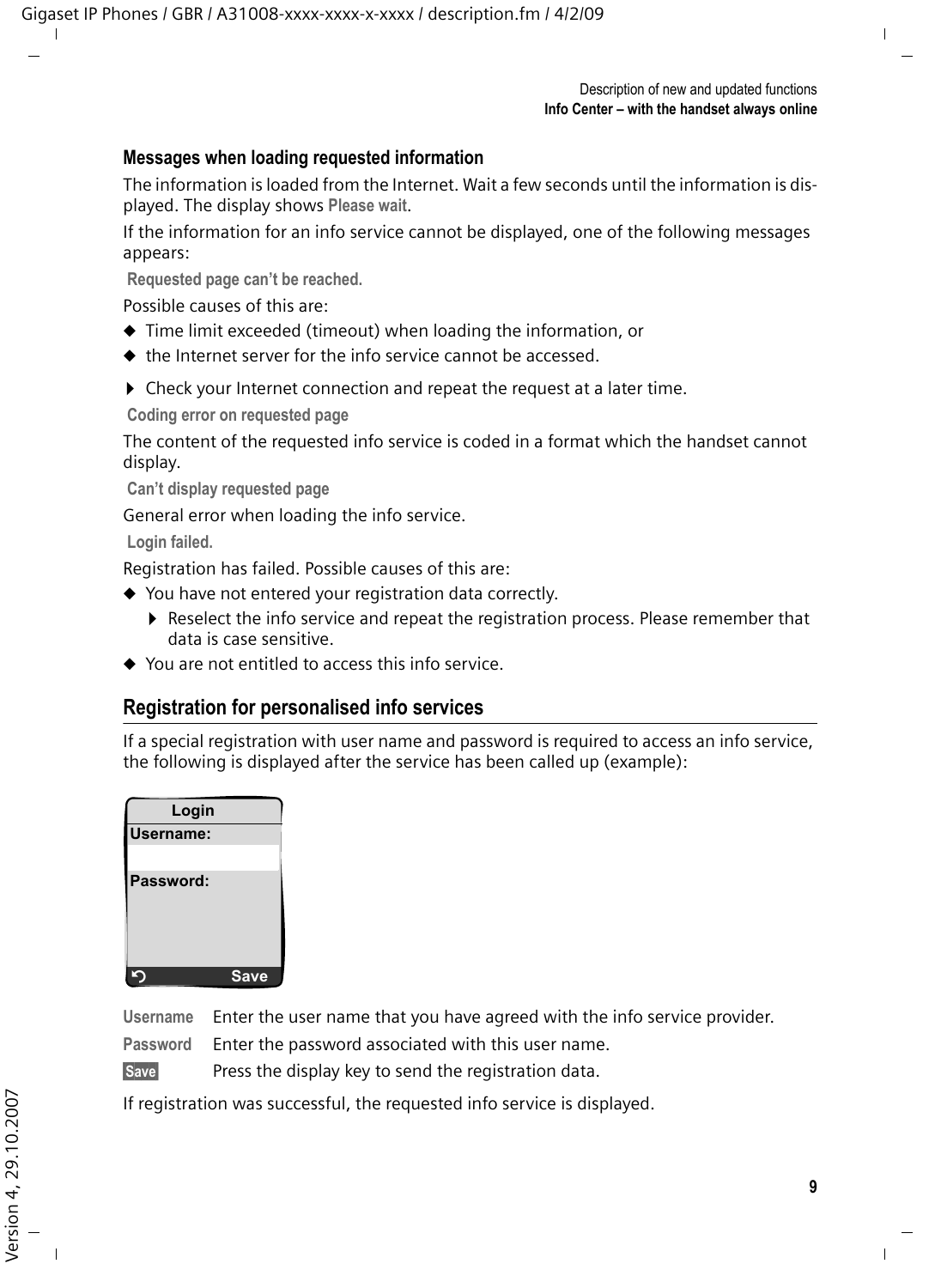If registration failed, a message to this effect appears on the display → Messages when **[loading requested information](#page-8-1)**, **[Page 9](#page-8-1)**.

#### **Please note**

Please remember that registration data is case sensitive.

## **Operating the Info Center**

Depending on the type of info service requested, you can carry out the following actions:

### **Scrolling within an info service**

 $\blacktriangleright$  You can use  $\Box$  to scroll downwards within an info service, and  $\Box$  to scroll up (back).

### **Skipping back to the previous page**

 $\triangleright$  Press the left display key  $\triangleright$ .

### **Skipping back to the Info Center menu**

 $\triangleright$  **Briefly** press the end call key  $\lceil \cdot \cdot \rceil$ .

You want to go offline:

Press and **hold** the end call key  $\sqrt{\infty}$ , the handset returns to idle status.

### **Selecting a hyperlink**

 $\blacklozenge$  Hyperlink to further information:

If the page contains a hyperlink to further information, this is indicated by the  $\blacktriangleright$  icon.

If a page is opened using hyperlinks, the first hyperlink is highlighted.

- $\triangleright$  Using the control keys ( $\Box$  and/or  $\Box$ ) as required, you can navigate to the hyperlink that you would like to select. The hyperlink is then highlighted by bars.
- $\triangleright$  Press the right display key **Link**, to open the relevant page.
- $\blacklozenge$  Hyperlink to a phone number:

If a hyperlink contains a phone number, you can copy the number to the local directory or call the number directly (Click-2-Call functionality).

- ▶ Select the hyperlink using the  $\Box$  and/or  $\Box$  keys, as required.
- $\triangleright$  You can identify a hyperlink of this type by the fact that  $\mathsf{Call}$  is shown above the right display key.
- ▶ Press CopyToDir if you want to copy the phone number to your handset's local directory.

Or:

▶ Press Call to call the stored number.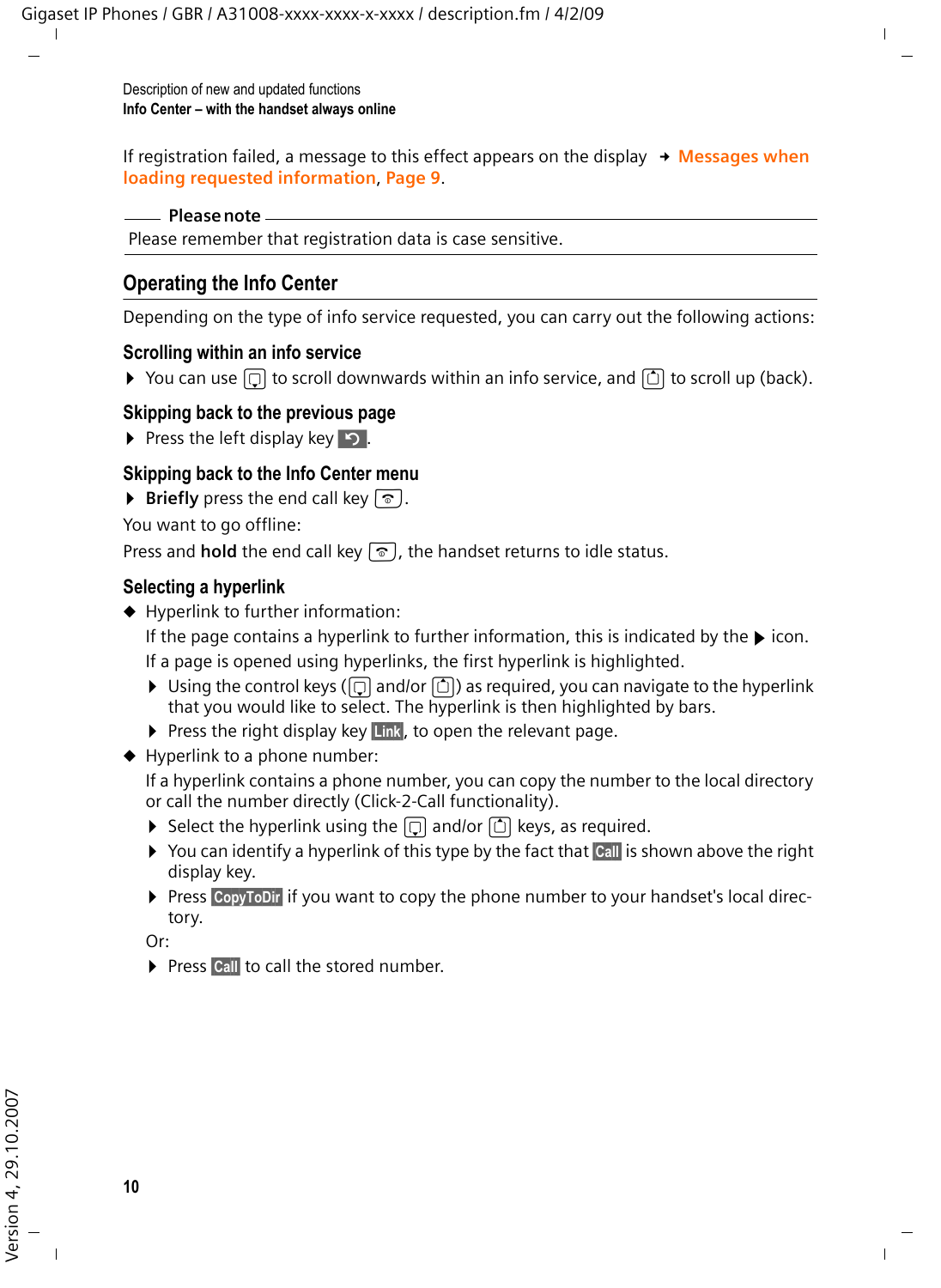Depending on the provider, if you press Call.

- the number is either dialled directly or
- appears first in the display, in which case you must first confirm the number before it is dialled. Example:

| <b>Dial Number</b> |           |
|--------------------|-----------|
| 12345678           |           |
|                    |           |
|                    |           |
| Νo                 | <b>as</b> |

 $\triangleright$  If you press Yes, the number is dialled.

Or:

▶ If you press No, the page with the hyperlink is displayed again. The number will not be dialled.

### **Entering text**

- If necessary, use  $\lbrack\hbrack\hbrack$  to navigate to the line containing the field into which you want to enter text. The cursor flashes in the text field.
- $\triangleright$  Enter your text using the handset keys (for information on entering text see  $\rightarrow$  the appendix to the user quide belonging to your phone).
- $\blacktriangleright$  If necessary, navigate to other text fields to complete them or make a selection (see below).
- $\triangleright$  Press the right display key to complete the entry and send the data.

## **Making selections**

- If necessary, use  $\left[\bigcirc\right]$  to navigate to the line, in which you would like to make a selection.
- $\blacktriangleright$  Press left or right on the control key several times to make the desired selection.
- $\blacktriangleright$  Use  $\lbrack\!\lbrack\cdot\rbrack\rbrack$  to navigate to other selection fields and make your selection as described above.
- ▶ Press the left display key to complete the selection and send the data.

## **Setting options**

- $\triangleright$  Use  $\lbrack\hbrack$  to navigate to the line containing the option. The line is highlighted.
- $\blacktriangleright$  Activate or deactivate the option via the control key  $\Box$  (press right) or the right display  $key (e.q. 0K).$
- If necessary, navigate to other options or text fields to set or complete them.
- ▶ Press the left display key (e.g. Send) to complete the entry and send the data.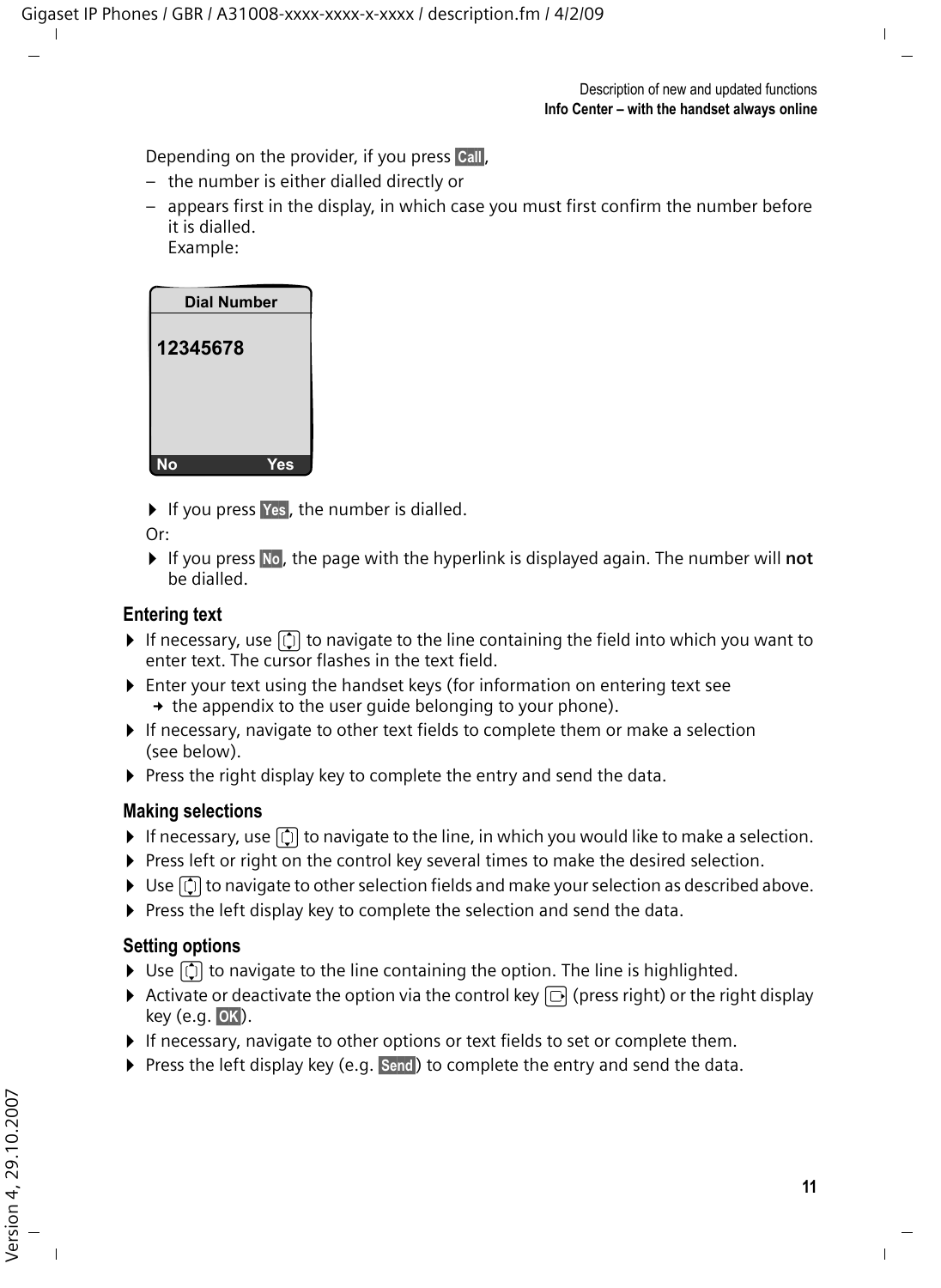# <span id="page-11-0"></span>**Sending and receiving SMS (text messages) via VoIP**

This section amends the chapter "SMS (text messages)" in the user guide for your Gigaset VoIP phone.

You can now use your telephone to send and receive SMS messages via the fixed line network and **VoIP**.

You can receive SMS messages (abbreviated: SMS) via all of your telephone's connections (with the exception of Gigaset.net). You must explicitly specify the (send) line via which the SMS messages are to be sent (fixed line network or one of your VoIP connections).

Precondition: Your fixed line network and VoIP providers support SMS functionality.

## **Setting the send line**

You define the send line when setting the SMS centres. For each individual SMS centre, you can specify which of your lines is to be used to send SMS messages when this SMS centre is activated as the send centre.

|  | Please note |  |
|--|-------------|--|
|--|-------------|--|

Before you specify one of your VoIP connections as the send line, check with your VoIP provider whether the SMS centre can be reached via the VoIP connection. Not all VoIP providers support special phone numbers!

|                                                 | $\rightarrow \square$ Messaging $\rightarrow$ SMS $\rightarrow$ Settings $\rightarrow$ Service Centres                                                                                                                                                                       |
|-------------------------------------------------|------------------------------------------------------------------------------------------------------------------------------------------------------------------------------------------------------------------------------------------------------------------------------|
| $\textcolor{red}{\textcolor{blue}{\textbf{Q}}}$ | Select SMS centre (e.g. Service Centr. 1) and press OK.                                                                                                                                                                                                                      |
| $\overline{\mathbb{Q}}$                         | Scroll to the Send via line to select the send line to be used when sending SMS<br>messages via this SMS centre. The fixed line network is preset by default.                                                                                                                |
| Edit                                            | Press the display key.<br>A list of your phone's connections will be displayed. You can select from your<br>fixed line network connection and all VoIP connections that you have config-<br>ured. The standard names for the connections are displayed. IP1 to IP6, Fxd. In. |
| Fxd. In. / IP1 / IP2 /                          | Select the VoIP or fixed line connection and press OK.                                                                                                                                                                                                                       |
| <b>Save</b>                                     | Press the display key to save the changes.                                                                                                                                                                                                                                   |

#### **Please note**

- $\bullet$  If you have selected a VoIP connection and the attempt to transmit the SMS messages fails, the SMS with error status is stored in the incoming message list. Even if you have [activated you](#page-19-0)r fixed line network connection as an alternative connection (£ **Page 20**), the telephone does not attempt to send SMS messages via the fixed line network.
- $\blacklozenge$  If you have selected a VoIP connection as a send line and this is deleted from the configuration, the first VoIP connection in the configuration will be used.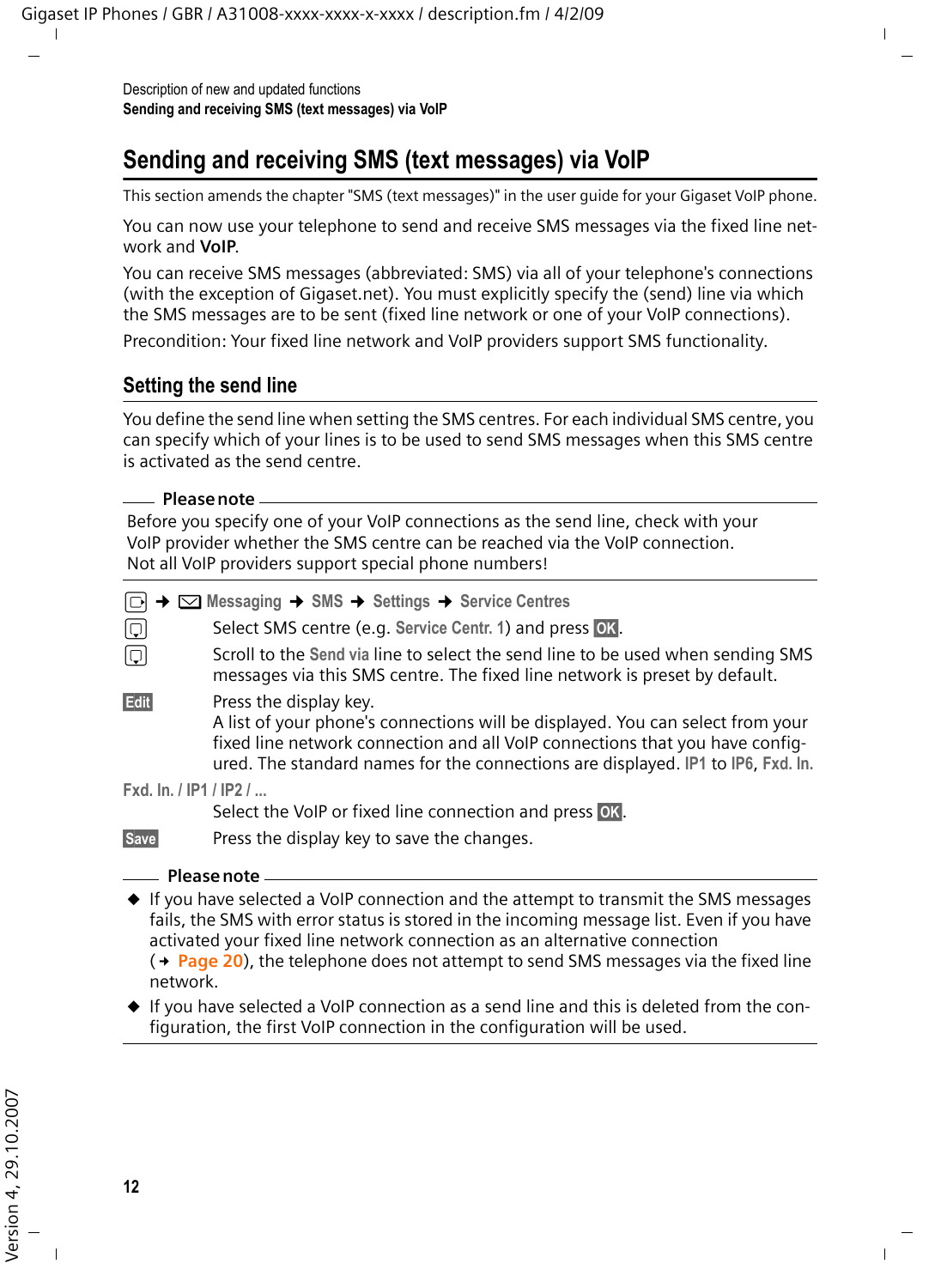### **Note on writing, sending and receiving SMS messages etc.**

Regardless of your send line settings (fixed line network or VoIP) you can write, send and receive SMS messages as well as request SMS notifications as described in the user guide for your phone ( $\rightarrow$  chapter "SMS (text messages)").

If your VoIP provider supports the relevant features, you can also use personal mailboxes.

#### **Please note**

Every SMS addressed to one of your numbers (VoIP or fixed line network) is displayed on all registered handsets with SMS functionality, even if the phone number addressed is not assigned to the handset as a receive number.

### **Removed: SMS registration assistant**

Specific registration with the SMS service centre is no longer necessary in the majority of cases. You are registered with an SMS centre as soon as you send an SMS via this SMS centre.

For this reason, the registration assistant is no longer available. The  $\Box \rightarrow \Box$  Messaging  $\rightarrow$  **SMS → Settings → Subscribe to SMS menu options have been removed.**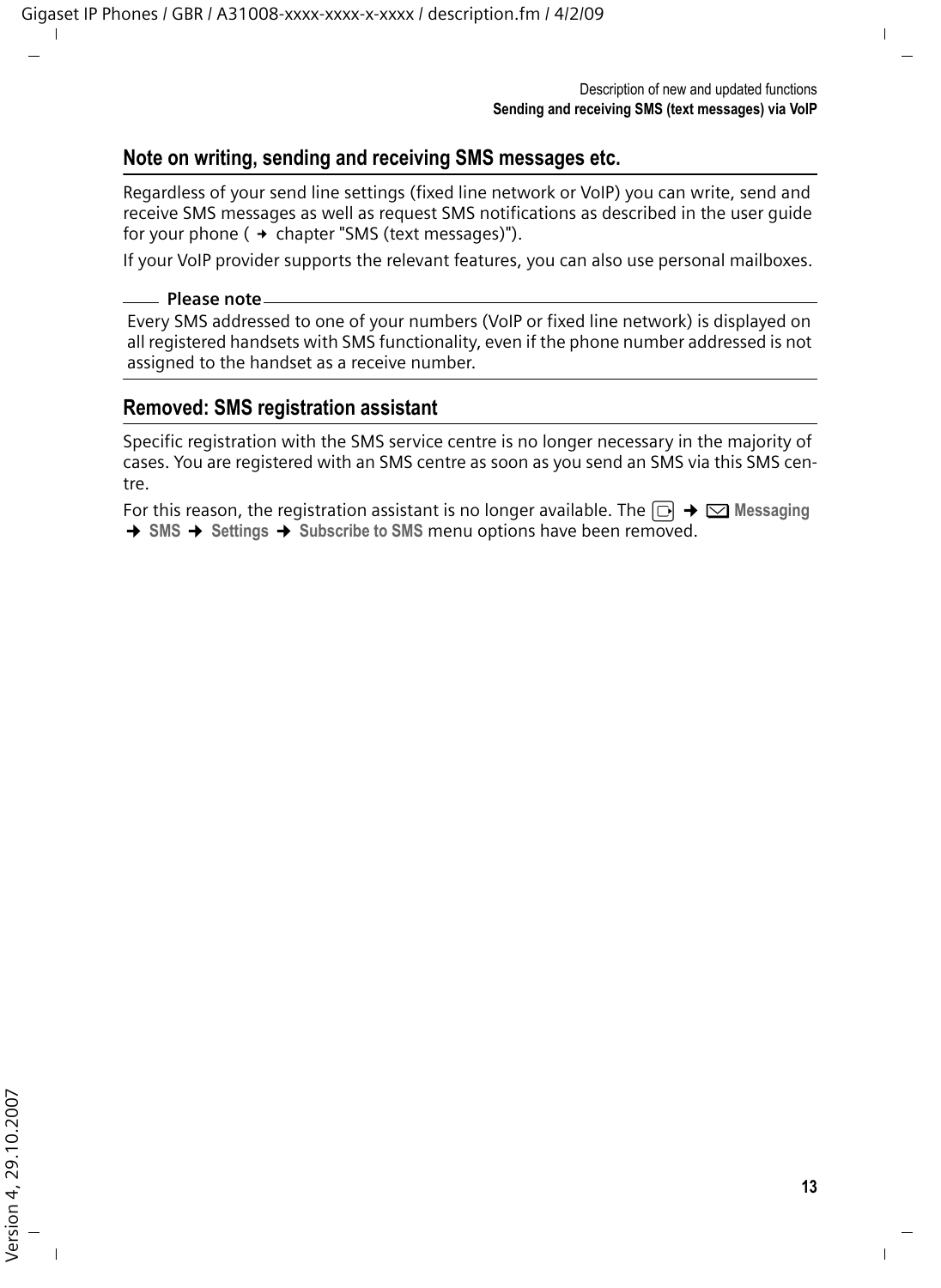# <span id="page-13-0"></span>**Reading e-mail messages on the handset**

This section amends the chapter "E-mail notifications" in the user guide for your Gigaset VoIP phone.

Your phone will notify you when new e-mail messages have been received on your incoming e-mail server. Using the handset, you can now display the sender, date/time of receipt, subject and message text for each e-mail in the inbox.

### **Preconditions:**

- $\blacklozenge$  You have set up an e-mail account with an ISP.
- $\blacklozenge$  The incoming e-mail server uses the POP3 protocol.
- $\blacklozenge$  You have saved the name of the incoming e-mail server and your personal e-mail access data (account name, password) in the phone  $($   $\rightarrow$  user guide for your phone, Web configurator page: **Settings** ¢ **Messaging** ¢ **E-Mail**).

### **Opening the inbox**

 $\Box \rightarrow \Box$  Messaging  $\rightarrow$  E-mail

Or if new e-mail messages have been received (the message key  $\boxed{\circ}$  flashes):

<sup>f</sup>¢**E-mail:**

The telephone establishes a connection to the incoming e-mail server. A list (inbox) of e-mail messages that are stored there will be displayed.

The sequence in which the e-mail messages are displayed is dependent on your POP3 server. Generally speaking, the new unread messages appear before old messages that have been read.

### <span id="page-13-1"></span>**Opening and reading e-mail messages**

**q** Select e-mail entry.

View Press the display key.

The subject (**Subject:**) and text (**Text:**) of the e-mail message are displayed. Any attachments to the e-mail are not displayed.

Example display:



1 **Subject** of the e-mail message. A maximum of 120 characters are displayed.

- 2 **Text** of the e-mail message (abbreviated if necessary). A maximum of the first 640 characters of the subject and message text are displayed in total  $(Subject + Text + "Subject:" + "Text:" = 640 characters).$
- **EXECUTE:** Press the display key to return to the inbox.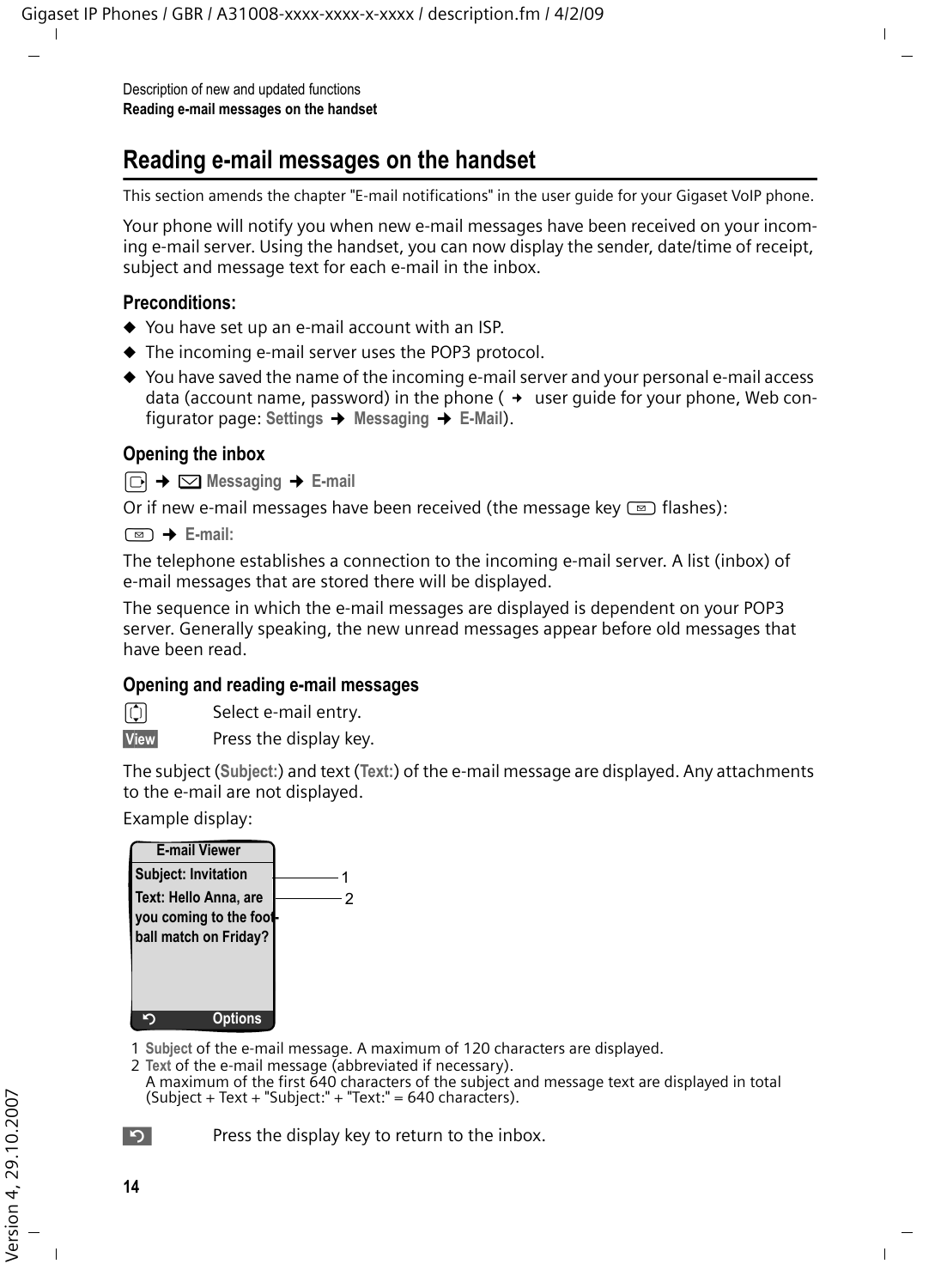### **Please note**

- $\blacklozenge$  If the e-mail message contains more than just unstructured text, a brief message to this effect is displayed. The Subject of the message is then displayed.
- $\bullet$  If the subject and/or message text are in HTML format, they may be displayed differently to how they appear on the PC e-mail client.

### <span id="page-14-0"></span>**Viewing e-mail sender's address**

**Precondition:** You have opened the e-mail message to read ( $\rightarrow$  **[Page 14](#page-13-1)**).

**Options** Press the display key.

From Select and press **OK** 

The sender's e-mail address is displayed in full (if necessary over several lines).



**Press the display key to return to the inbox.** 

Example:

|              | From               |
|--------------|--------------------|
|              | firstname.surname@ |
| mailprov.com |                    |
|              |                    |
|              |                    |
|              |                    |
|              |                    |
|              | <b>Options</b>     |

## **Deleting the e-mail message**

You have opened the inbox:

c Select e-mail entry.

Delete Press the display key.

Or:

You have opened the e-[mail message](#page-14-0) to read  $($   $\rightarrow$  [Page 14](#page-13-1)) or request the e-mail sender's address to be displayed ( $\rightarrow$  **Page 15**):

**Options** Press the display key.

**Delete E-mail** 

Select and press OK.

The e-mail is deleted from the incoming e-mail server.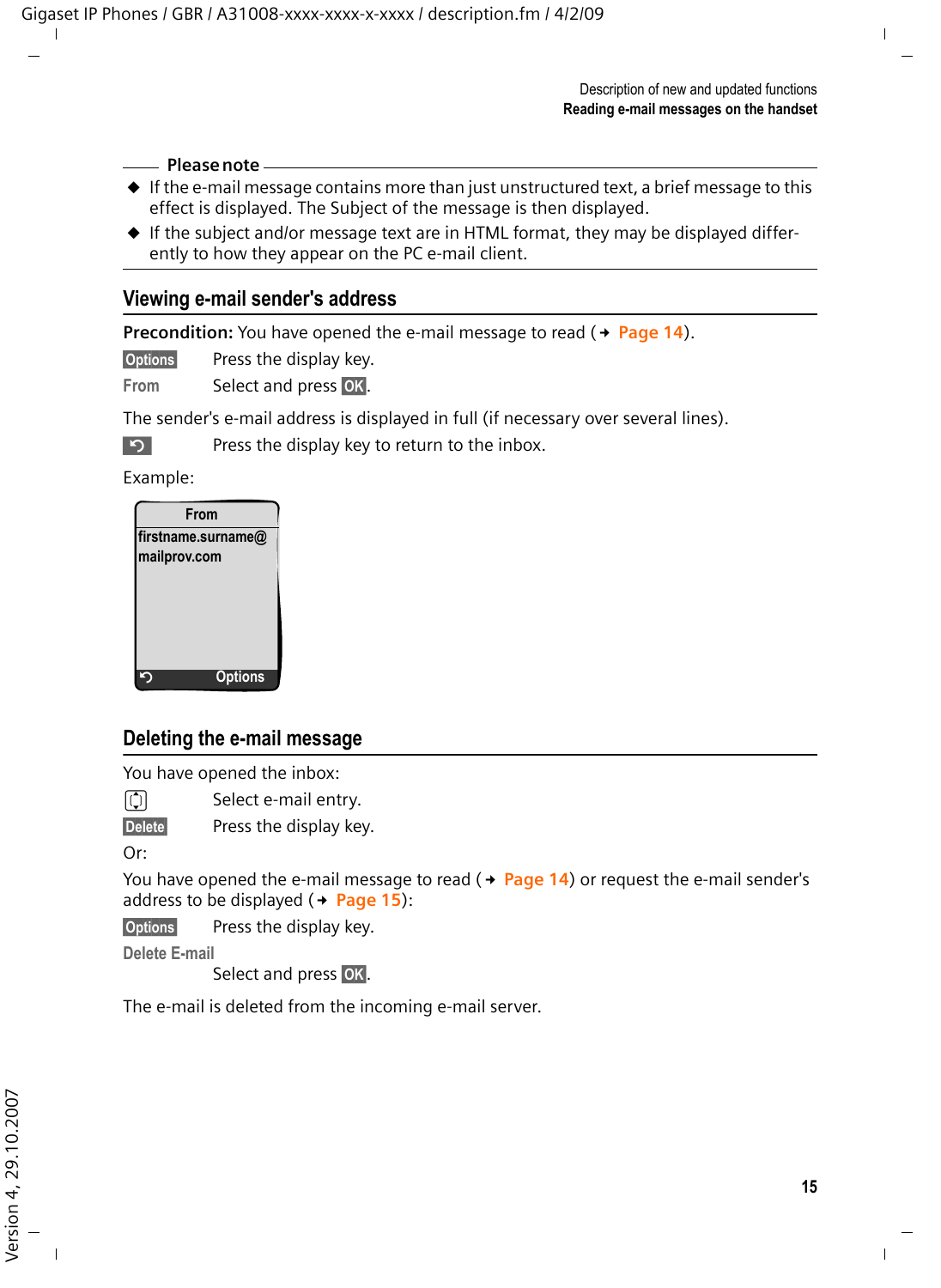# <span id="page-15-0"></span>**Deactivating your handset's microphone**

As well as muting the handset as described in the user quide (press left on the  $\Box$  control key, the other party hears hold music), you can deactivate your handset's microphone during an external call. The other party cannot hear you, but you can still hear them. You can also deactivate the microphone during a conference call or when call swapping.

### **Turning off the microphone**

Mute Press the display key to deactivate the handset. Your handset's microphone is deactivated. The display shows **Microphone is off**.

#### **Switching the microphone back on**

**Son** Press the display key to switch the microphone back on. The other party can hear you again.

### **Please note**

The microphone is **automatically switched on** again in the following scenarios:

 $\blacklozenge$  If, during an external call (you have switched the microphone off), you establish a second connection, either by accepting a waiting call or by successfully connecting to an external/internal consultation call, the microphone is turned on. If you go back to the first party, the microphone remains **switched on**.

(If you reject a waiting call or are unable to connect to a consultation call, the microphone remains switched off.)

- $\blacklozenge$  If you deactivated the microphone while call swapping, it is reactivated for both connections, as soon as they are connected to the other caller.
- $\blacklozenge$  If you have deactivated the microphone during a conference call, the microphone is reactivated when you terminate the conference call by selecting §Options§ ¢ **End Conference** (call swapping).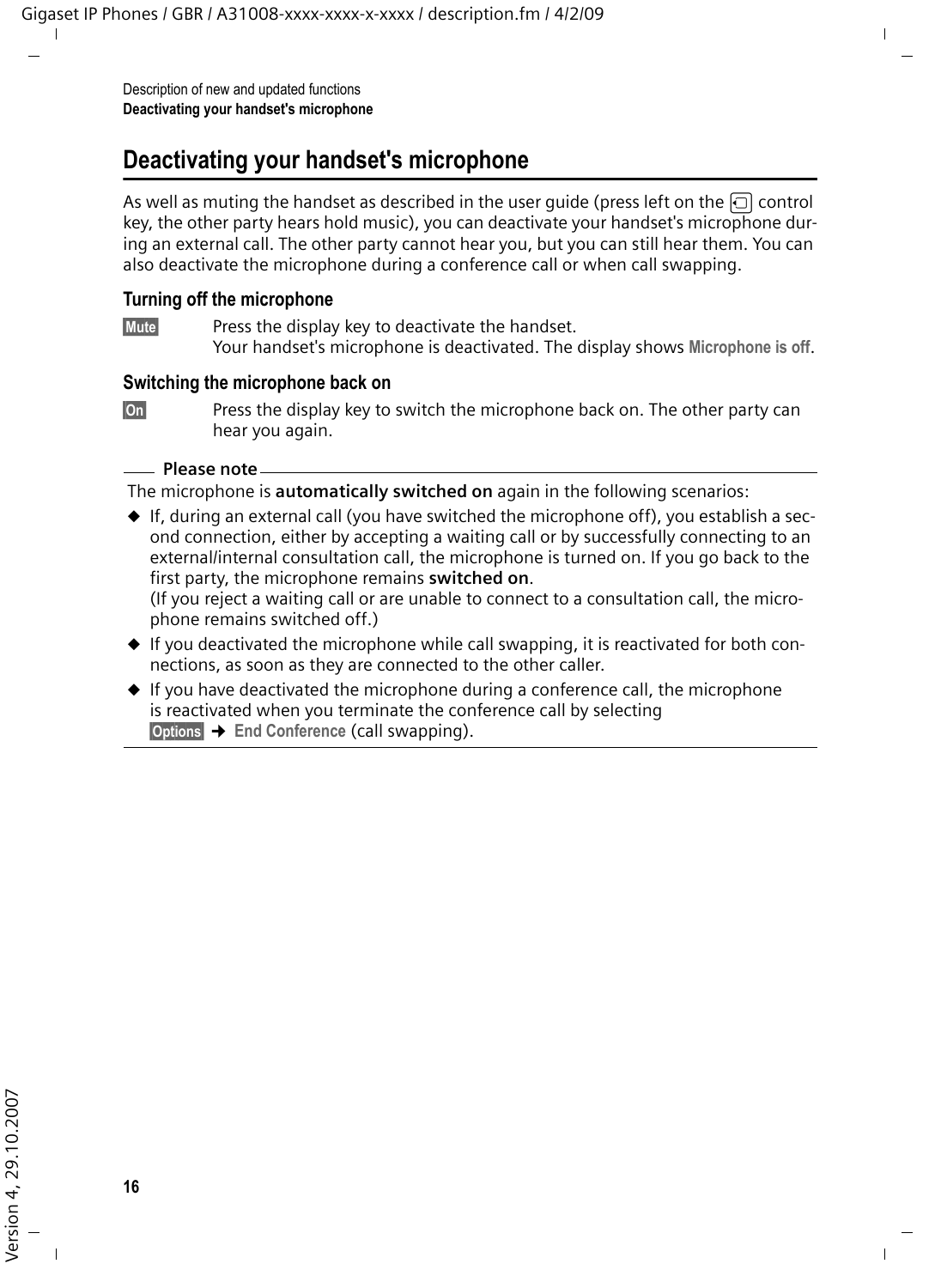# <span id="page-16-0"></span>**Network services during an external call**

This section amends the sections "Network services – Further network services in the fixed line network" and "Network services – Further network services for VoIP" in the user guide for your Gigaset VoIP telephone.

Some network services that were previously accessed via display keys are now provided via the context menu. To open the pop-up menu you must press the display key Options.

### **Preconditions:**

- ◆ Fixed line network: You have requested the following network services from your fixed line network provider.
- ◆ VoIP: Your phone permits two parallel VoIP connections.
	- ( £ user guide for your phone, Web configurator **Settings** ¢ **Telephony** ¢ **Audio**).

The following functions are affected

### ◆ Consultation call

During an external call via VoIP or the fixed line network:

- $\triangleright$  Press the display key Options.
- ▶ Select External Call and press **OK**.
- ▶ Enter a number or copy it from the directory and press OK.

The first party is placed on hold and hears hold music.

### ◆ Accepting a waiting call

**Precondition**: Call waiting is activated  $($   $\rightarrow$  user quide for your phone).

You are conducting an external call via VoIP or the fixed line network. A second caller (waiting call) is signalled:

- ▶ Press the display key Options.
- ▶ Select Accept waiting call and press OK.

The first party is placed on hold and hears hold music.

### ◆ Initiating a conference call

You are call swapping and want to talk to both parties simultaneously:

- ▶ Press the display key Options.
- ▶ Select Conference and press OK.
- ◆ Ending a conference call (call swapping)
	- $\triangleright$  Press the display key Options.
	- ▶ Select End Conference and press OK.

## **Rejecting a waiting call during a VoIP call**

You can now reject a waiting call while conducting a conversation via VoIP.

You are conducting an external call via a VoIP connection. A second caller (waiting call) is signalled:

§Options§¢**Reject waiting call** 

Select the above and press **OK** to reject the waiting call.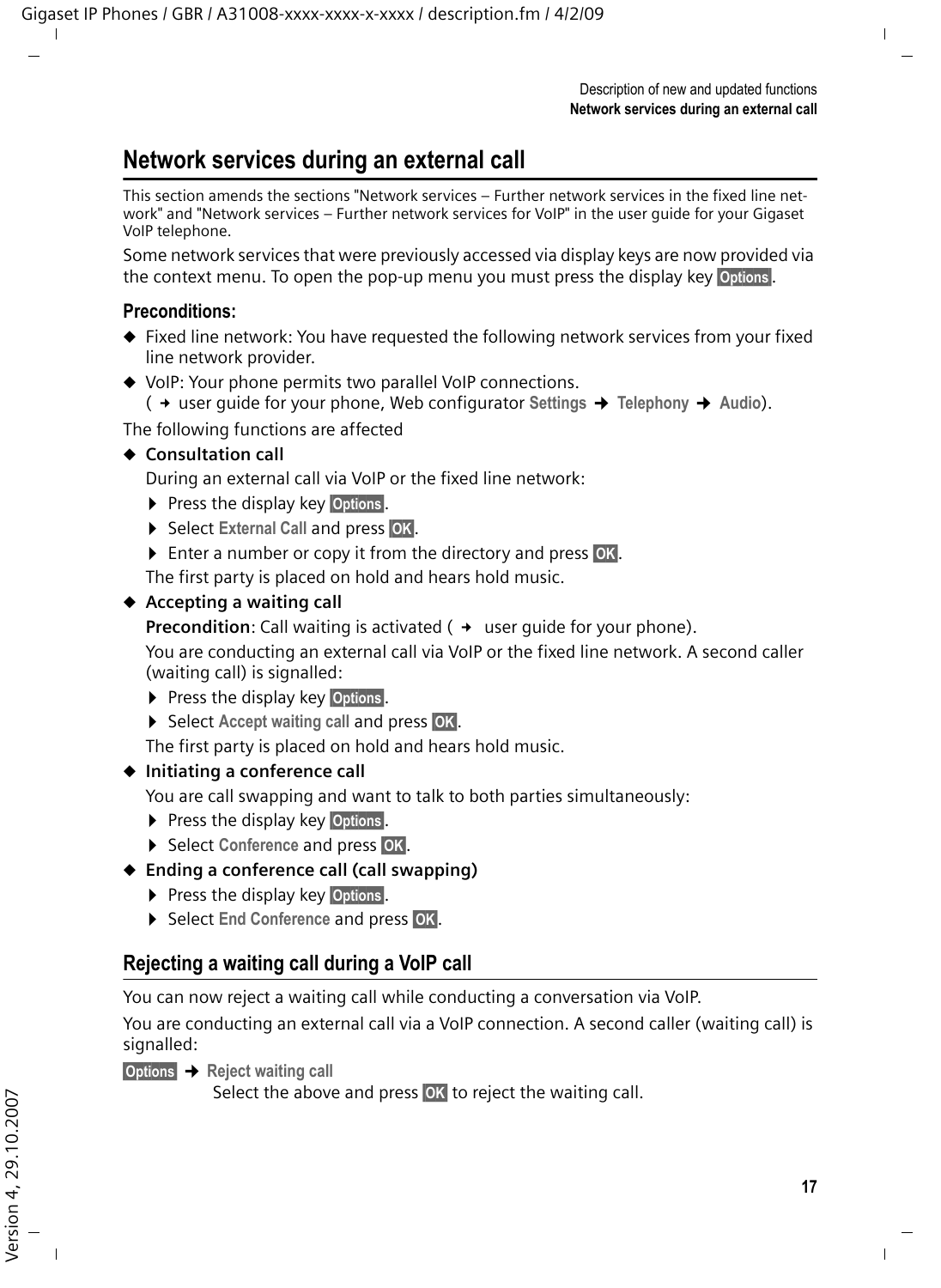# <span id="page-17-2"></span><span id="page-17-0"></span>**Operating the base on on the PABX – Setting access codes (external line prefixes)**

This section amends the chapter "Operating the base on the PABX" in the user guide for your Gigaset VoIP phone.

Depending on your PABX, you must dial an access code before making external calls in order to obtain an external line. You can store this access code in your phone. For example, the access code is then automatically placed before the numbers selected from the calls list.

<sup>v</sup>¢ <sup>Ð</sup> **Settings** ¢**Base** ¢**Add. Features**

**Access Code**

Select and press **OK**.

FI Enter or edit the access code (maximum three digits) and press OK.

a Press and **hold** (idle status).

If an access code is set, the following applies:

- $\triangle$  The access code is added automatically when dialling from the calls list/answering machine list and when dialling emergency numbers and SMS centre numbers.
- $\blacklozenge$  When dialling numbers manually and dialling numbers from the directory you must add the access code yourself.

# <span id="page-17-1"></span>**Entering an HTTP proxy server (only when connected to an internal company network)**

This section amends the chapter "Web configurator – IP configuration" in the user guide for your Gigaset VoIP phone.

Direct connections between network subscribers and the Internet are often not permitted within internal company or organisation networks (intranet). In such cases, all HTTP calls from the network are "transferred" by a proxy server. The proxy server is a computer or program within the network.

If your phone is connected to such a network, you must store the address of this HTTP proxy server on the phone and activate handling of HTTP calls via the HTTP proxy server.

Only then will you be able to access, for example, Gigaset.net directories, use the Info Center or obtain weather information etc. in idle display (information services).

▶ Open the following Web page: Settings → IP Configuration.

### **Area: HTTP proxy**

**Enable proxy**

- ▶ Click the Yes option if your phone is to handle HTTP calls via your network's HTTP proxy server.
- ▶ If you select No, the phone will attempt to access the Internet directly.

**Proxy server address**

 $\triangleright$  Enter the URL of the proxy server to which your phone is to send HTTP calls. The proxy server then creates the connection to the Internet.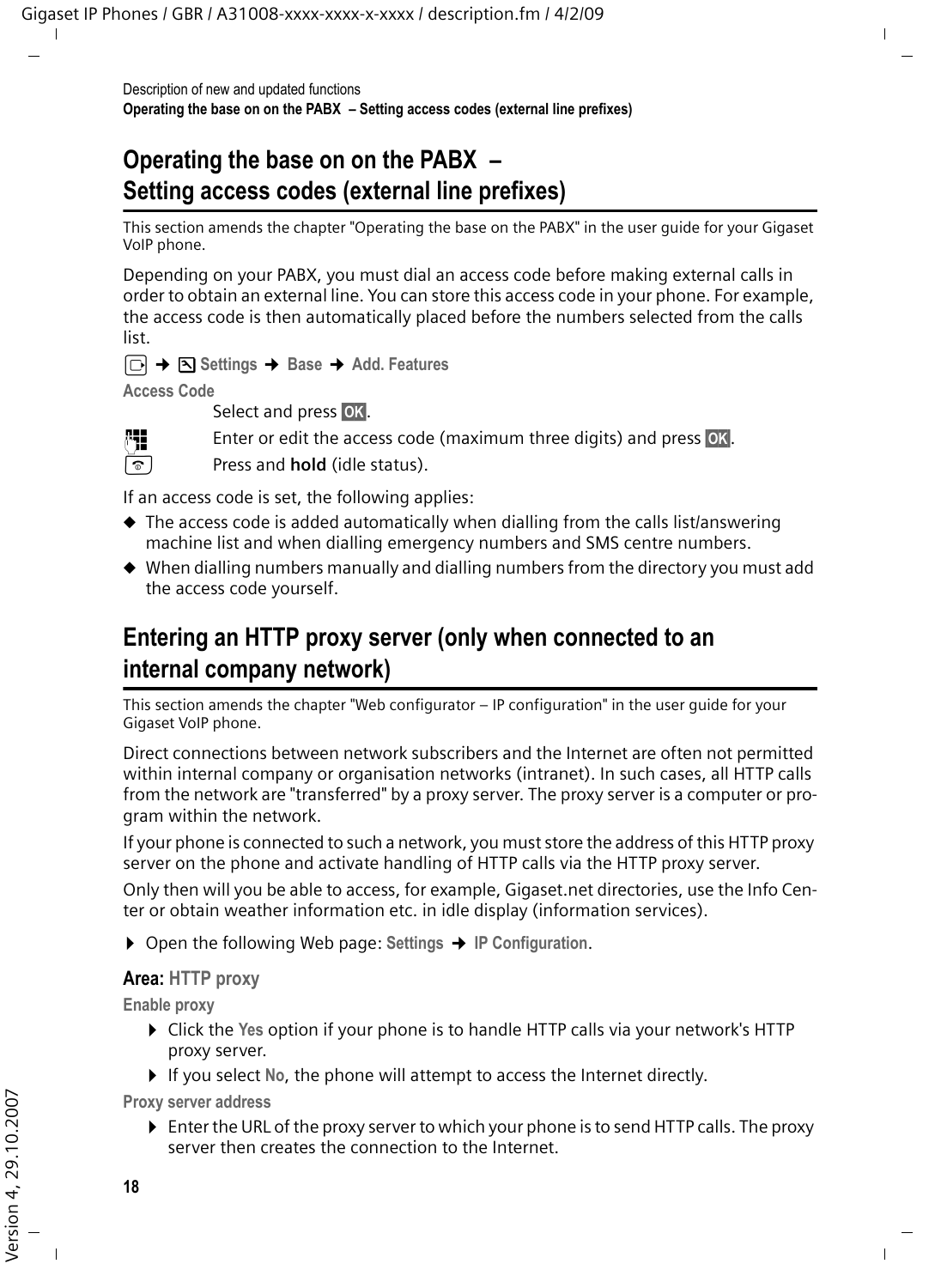**Proxy server port**

- ▶ Enter the communication port used on the HTTP proxy server (number between 0 and 55000). It is mainly port 80 that is used.
- ▶ Now select Set to save your settings.

# <span id="page-18-0"></span>**Activating/deactivating the STUN server of the Gigaset.net connection**

This section amends the chapter "Web configurator – Configuring the Gigaset.net connection" in the user guide for your Gigaset VoIP phone.

The Gigaset.net connection is preconfigured in your phone. The Gigaset.net uses a STUN server as standard. In the sent data packets, Gigaset.net replaces the private IP address of your phone with its public IP address.

If you operate your phone with a symmetrical NAT router, STUN cannot be used. Otherwise, when making Gigaset.net calls you will not be able to hear the caller.

In this case, deactivate STUN for the Gigaset.net connection.

- $\triangleright$  Open the following Web page: Settings  $\rightarrow$  Telephony  $\rightarrow$  Connections.
- ¤ Select **Edit** in the **Gigaset.net** area.

**STUN enabled**

- ▶ Select No to deactivate STUN.
- ▶ Select Yes if you want your phone to use STUN.
- ▶ Select Set to save the changes.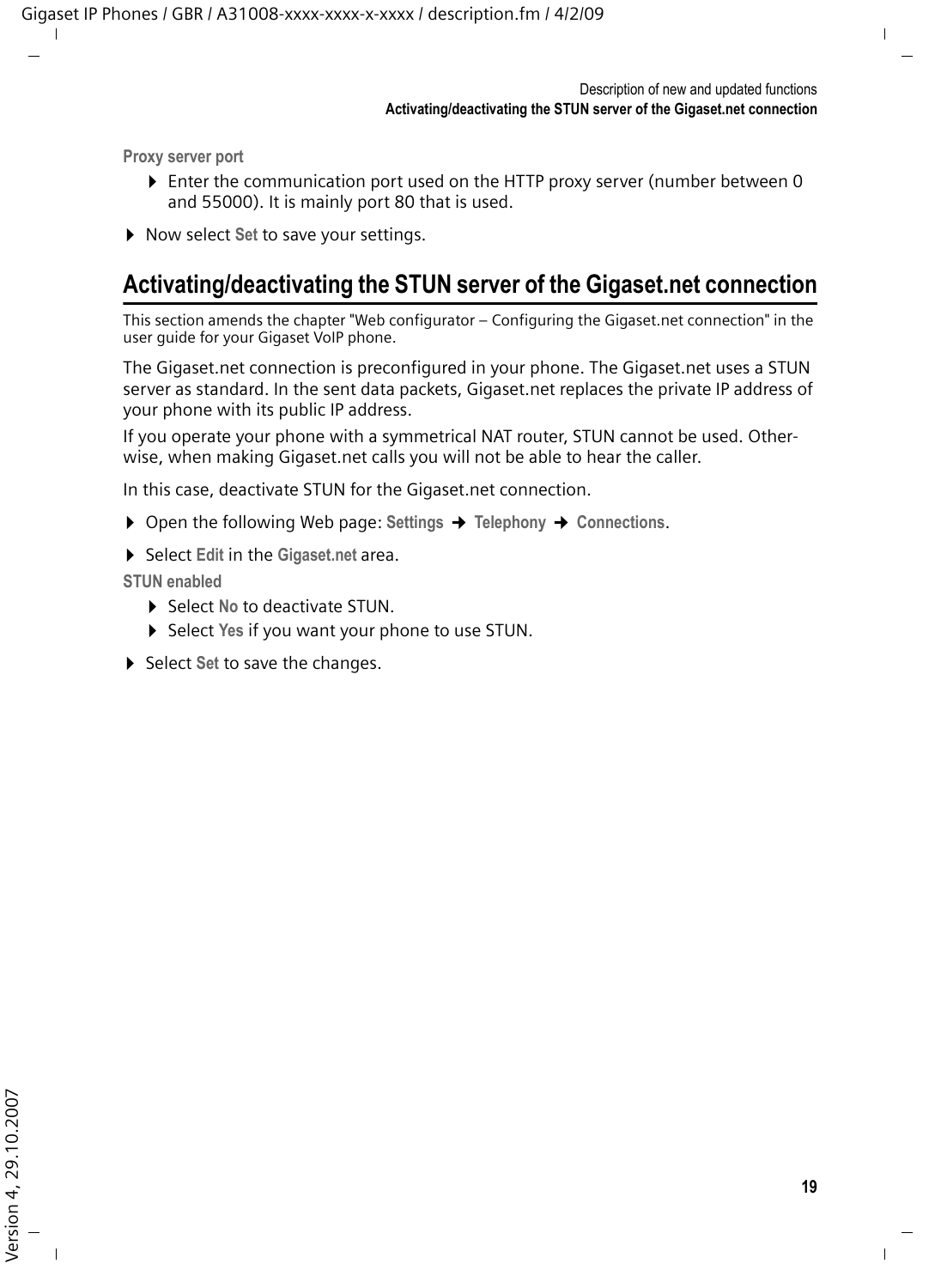# <span id="page-19-0"></span>**Activating the fixed line network connection as an alternative connection**

You can activate the fixed line network connection on your phone as an alternative connection. If an attempt to establish a connection via VoIP then fails, an attempt is made automatically to establish the connection via the fixed line network.

An alternative connection would be used in the following cases:

- ◆ your VoIP connections are busy
- $\blacklozenge$  the SIP server for the VoIP connection cannot be accessed
- $\triangleq$  the dialled VoIP connection has not yet been configured or has not been configured correctly (e.g. incorrect password)
- $\blacklozenge$  the base does not have a connection to the Internet, e.g. because your router is deactivated or not connected to the Internet.

#### **Exceptions**

- ◆ SMS messages that are to be sent via a VoIP connection are **not** sent via the fixed line network connection as an alternative. The SMS message is stored in the incoming message list with an error status. Your handset's message key will flash.
- $\triangleq$  If you enter a VoIP line suffix (#1 to #6) or press the **P** display key before dialling, the connection is **not** established over the fixed line network as an alternative.
- $\blacklozenge$  If you dial a URI or IP address instead of a phone number, the connection cannot be established via the fixed line network.
- ▶ Open the following Web page: Settings → Telephony → Number Assignment.

#### **Area Default Connection**

- $\blacktriangleright$  If you want to activate the fixed line network connection as an alternative connection, click the **Yes** option next to **Automatic Fallback to Fixed Line**. Select **No** to deactivate the function.
- ▶ Now select Set to activate your settings.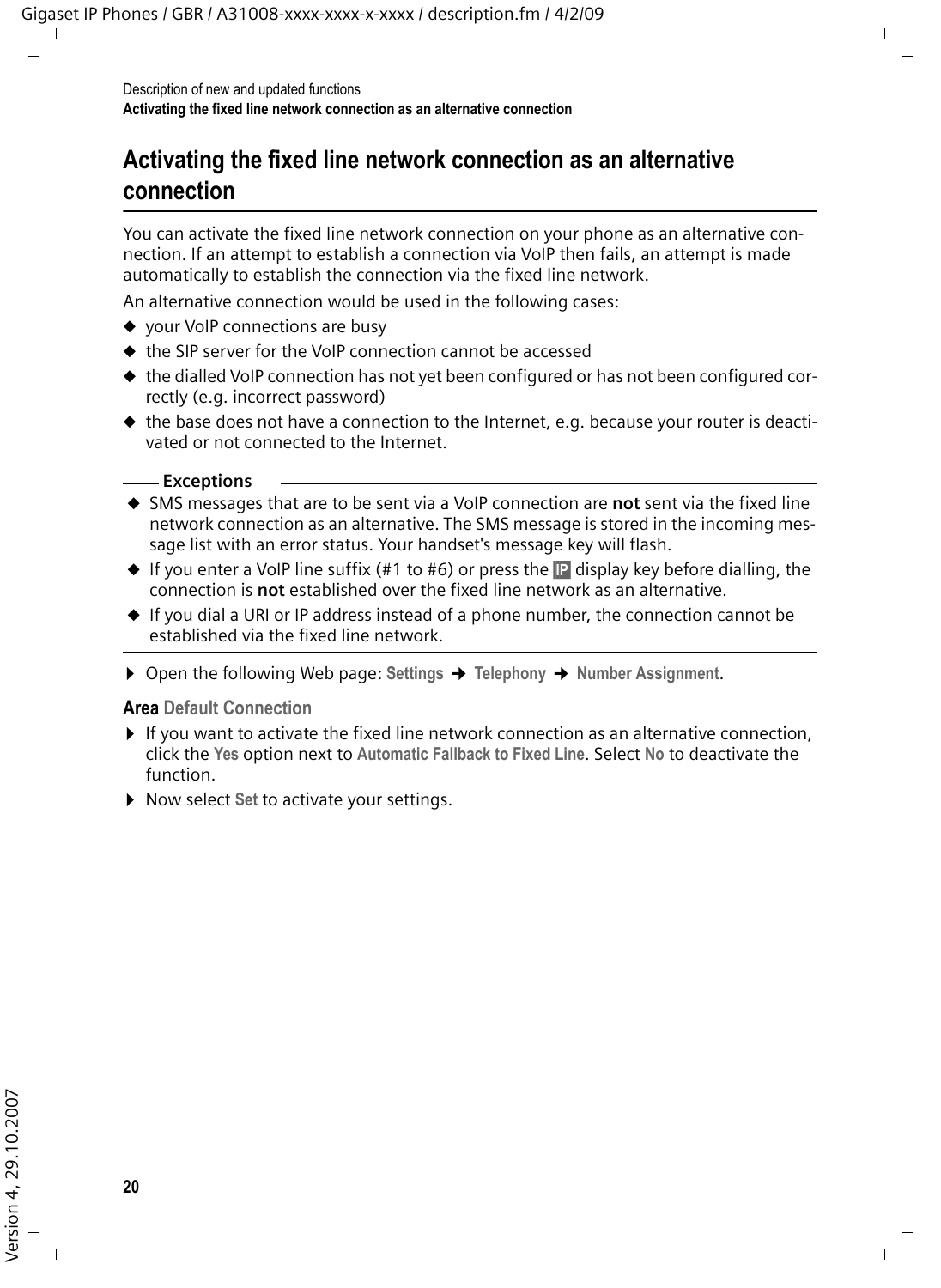# <span id="page-20-0"></span>**R key function for VoIP – Hook flash/call diversion**

This section replaces/amends the sections "Web configurator – Defining recall key functions for VoIP (hook flash)" in the user guide for your Gigaset VoIP phone.

Using your phone's Web configurator, you can assign a special feature of your VoIP provider to the  $\overline{\mathbb{S}}$  key. Alternatively, you can use the  $\overline{\mathbb{S}}$  key for call diversion (call transfer).

# **Assigning the signal for a provider feature to the**  $\sqrt{3}$  **key**

To be able to use a special feature of your VoIP provider, your phone must send a specific signal (data packet) to the SIP server. You can assign this "signal" to your phone's R key.

If you press the R key during a VoIP call the signal will be sent to the server.

### **Precondition:**

- u DTMF reminders via SIP info messages is activated, i.e. the **SIP Info** option on this web page is activated.
- $\blacklozenge$  The  $\overline{\mathbb{C}^n}$  key is not used for call transfer, i.e. Use the R key to initiate call transfer with the SIP Refer method.  $=$  No is set for call transfer ( $\rightarrow$  **[Page 22](#page-21-0)**).

If one of these preconditions is not fulfilled, the field in the **Hook Flash (R-key)** area is hidden.

 $\triangleright$  Open the following Web page: Settings  $\rightarrow$  Telephony  $\rightarrow$  Advanced Settings.

**Area Hook Flash (R-key)**

- ¤ In the **Application Type** (maximum 31 characters) and **Application Signal** fields (maximum 15 characters), enter the data that you have received from your VoIP provider.
- ▶ Now select Set to save your settings.

The setting for the  $\overline{S}$  key applies to all registered handsets.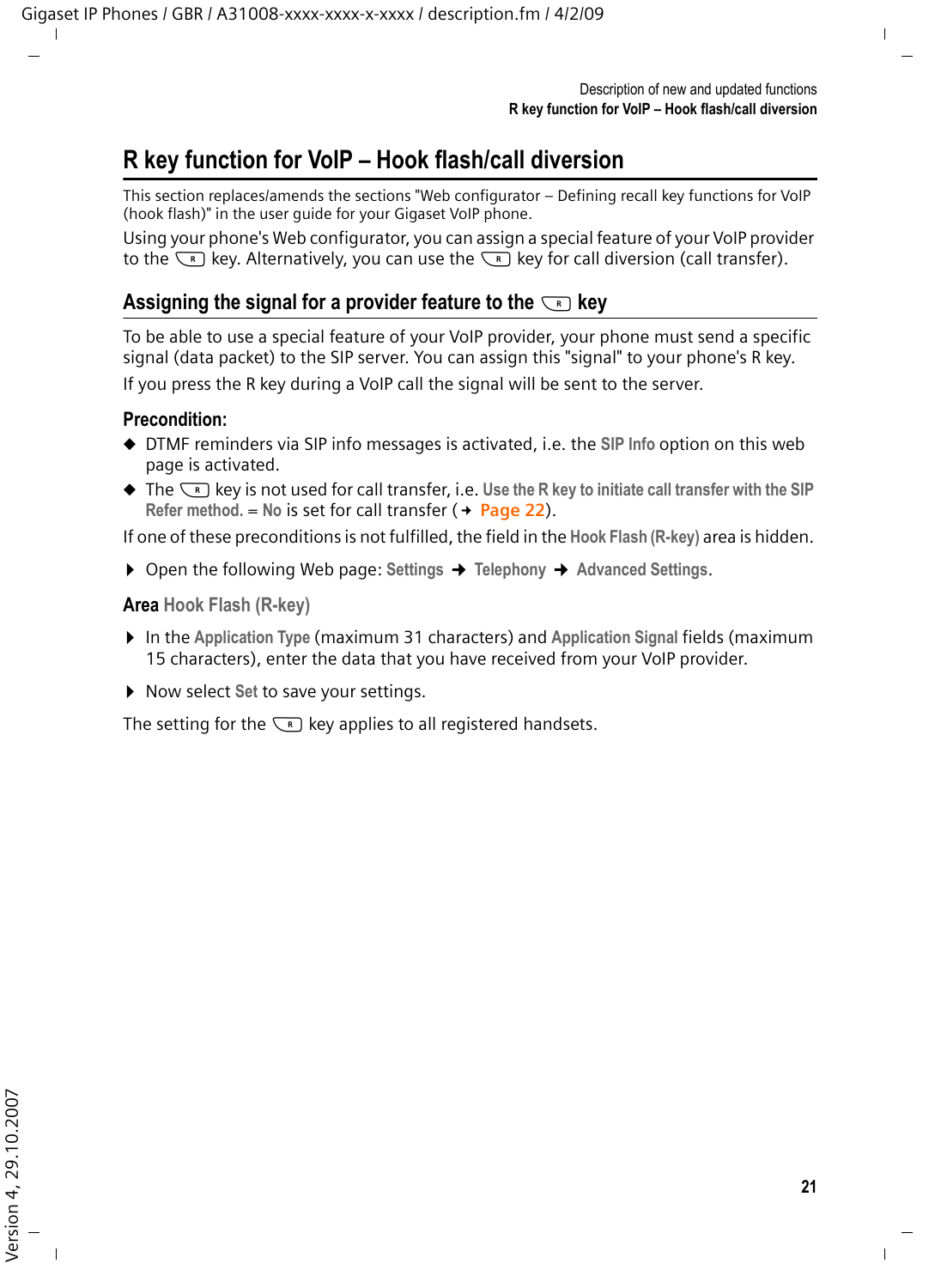## <span id="page-21-0"></span>**Configuring the** S **key for call diversion (call transfer)**

If you are transferring calls via VoIP connections, you can connect the two external callers (provider-dependent). You can configure settings for this type of call transfer.

**▶ Open the following Web page: Settings → Telephony → Advanced Settings.** 

### **Area Call Transfer**

**Use the R key to initiate call transfer with the SIP Refer method.**

- ▶ If you select Yes, the external parties you are toggling between will be connected when you press the R key  $\overline{\binom{n}{k}}$ . Your connections with the parties will be terminated.
- ▶ Now select Set to save your settings.

#### **Please note**

- ◆ You can also activate the Transfer Call by On-Hook option. In this case, the two external parties are connected with one another when you press the end call key  $\sqrt{\infty}$ . To do so, you must use the Web configurator to define the preferred protocol to be used for call diversion ( $\rightarrow$  user quide for your phone).
- ◆ If you have deactivated both options, i.e. both Use the R key to initiate call transfer with the **SIP Refer method.** and **Transfer Call by On-Hook**, you can also divert a VoIP call using §Options§ £ **Call Transfer**.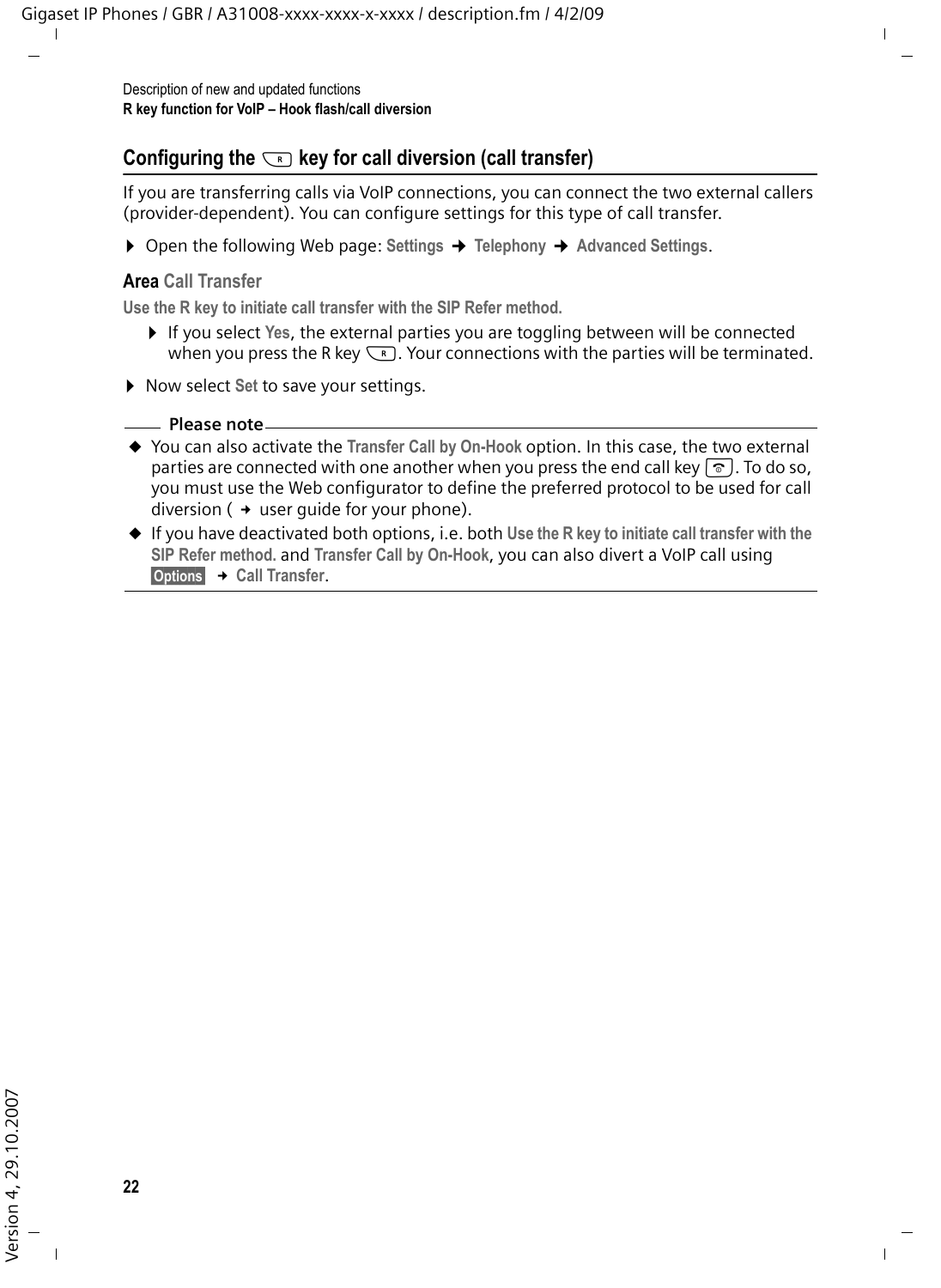# <span id="page-22-0"></span>**Defining local communication ports for VoIP**

This section replaces the section "Web configurator – Defining local communication ports for VoIP" in the user guide for your Gigaset VoIP phone.

Specify which local communication ports (port numbers) the telephone is to use for VoIP telephony. The ports must not be used by any other subscriber in the LAN.

The following communication ports are used for VoIP telephony:

◆ SIP port

Communication port via which the phone receives (SIP) signalling data

◆ RTP port

RTP ports are used to receive voice and control data. Three consecutive, even port numbers are required for each VoIP connection.

You define a fixed number for the SIP port and a fixed number range for the RTP port or set your phone so that it uses free ports from a specified port number range ( $\rightarrow$  Use random **ports**).

▶ Open the following Web page: Settings → Telephony → Advanced Settings.

**Area Listen ports for VoIP connections**

**Use random ports**

- ¤ Click **No** if you want the phone to use the ports specified in the **SIP port** and **RTP port** fields.
- ▶ Select Yes, if you do not want the phone to use fixed ports for SIP port and RTP port, but rather to use any free ports from predefined ranges of port numbers.

The use of random ports makes sense if you want several phones to be operated on the same router with NAT. The phones must then use different ports so that the router's NAT is only able to divert incoming calls and voice data to one (the intended) phone.

**Use random ports = No**

**SIP port**

▶ Specify the port number for the SIP port. Enter a number between 1024 and 49152 in the field.

The default port number for SIP signalling is 5060.

The port number specified must not be in the **RTP port** number range.

**RTP port**

- ▶ Specify a range of port numbers that are to be used as RTP ports. This range must be used in the LAN (router) for the phone.
- $\blacktriangleright$  Enter the lowest port number in the left-hand field and the highest number in the right-hand field (numbers between 1024 and 55000).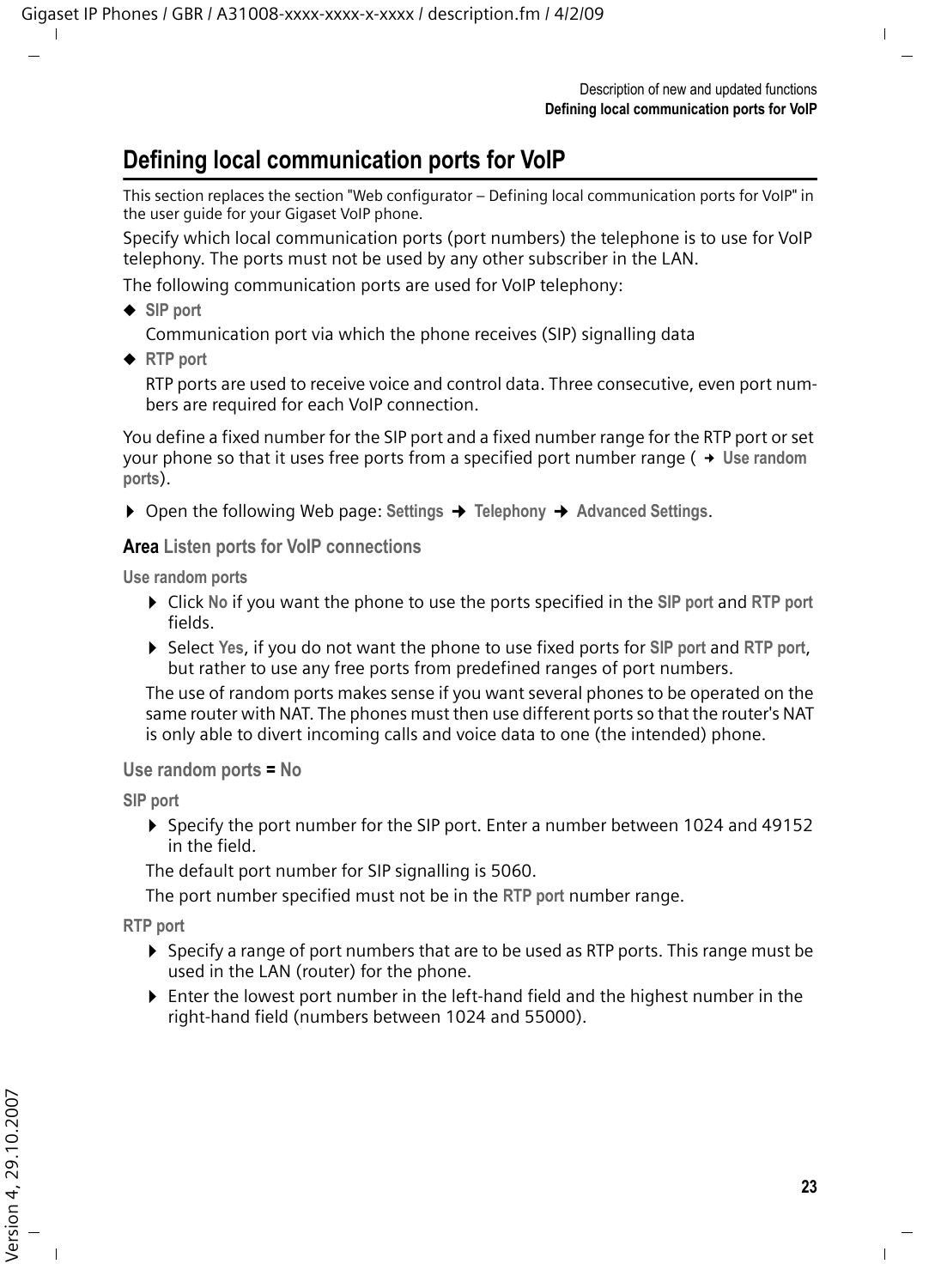### **Size of the port number range:**

The difference between the port numbers must be at least **6** if you permit two simultaneous VoIP calls on your phone. It must be at least **4** if you only permit one VoIP call ( £ user guide for your phone, Web configurator **Settings** ¢ **Telephony** ¢ **Audio**). The lower of the port numbers in the range (in the left-hand field) must be an **even**

number. If you enter an odd number, the next lowest even number will be selected automatically (e.g. if you enter 5003, then 5002 is set automatically).

The default port number for voice transmission is 5004.

#### **Use random ports = Yes**

**SIP port**

- ▶ Enter the port number range from which the SIP port is to be dialled.
- $\triangleright$  Enter the lowest port number in the port number range in the left-hand field and the highest number in the right-hand field (numbers between 1024 and 49152).

This port number range must not overlap the range specified for **RTP port**.

The default range is 5060 to 5076.

**RTP port**

- ▶ Specify a range of port numbers from which the RTP ports are to be dialled.
- $\triangleright$  Enter the lowest port number in the port number range in the left-hand field and the highest number in the right-hand field.

The default range is 5004 to 5020.

▶ Now select Set to save your settings.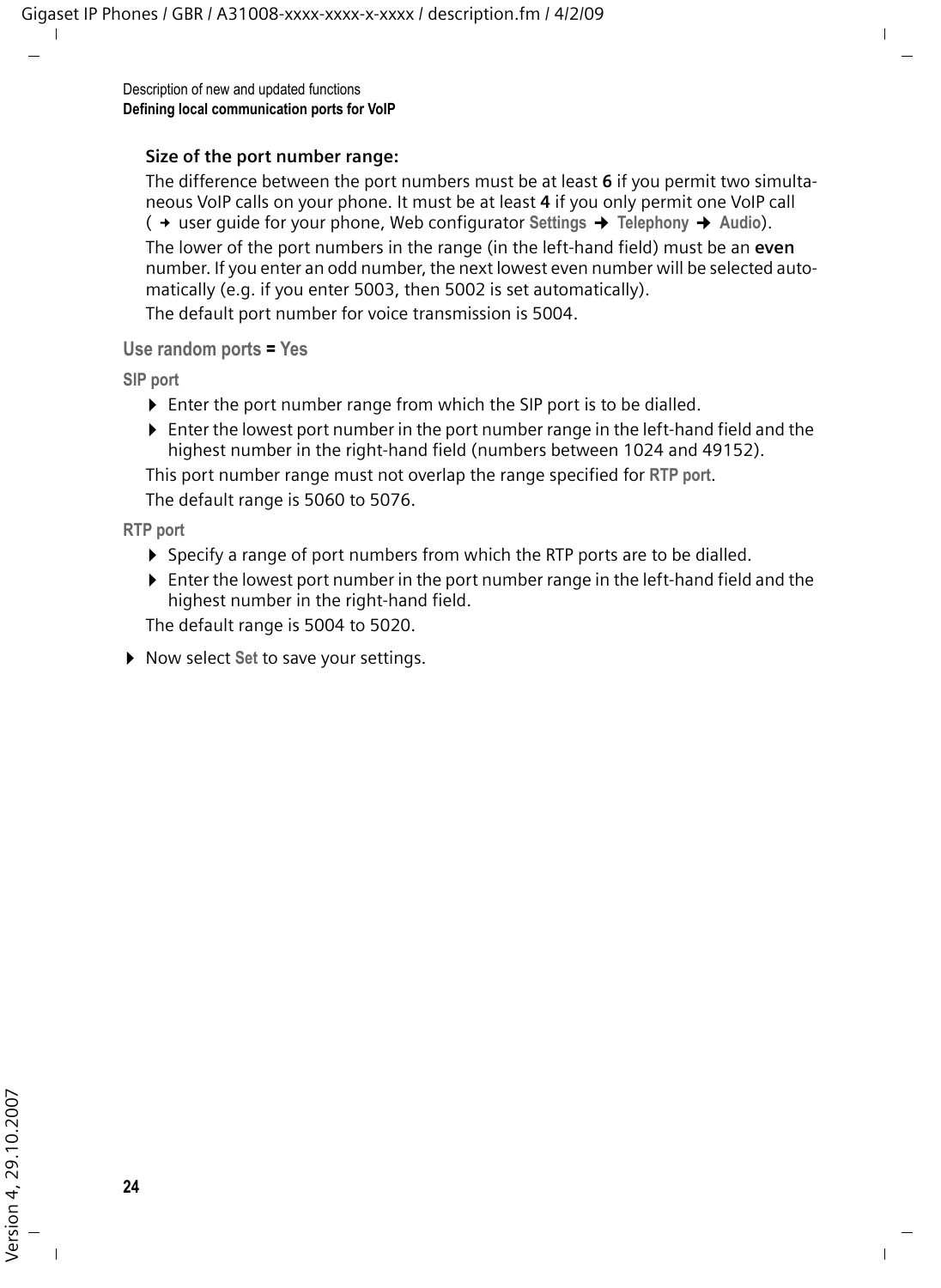# <span id="page-24-0"></span>**Amendment to "Call signalling and number assignment"**

The section amends the sections "Accepting calls", "Web configurator – Assigning send and receive numbers to handsets" and "Web configurator – Assigning receive numbers to the answering machine" in the user guide for your Gigaset VoIP phone.

### **Signalling incoming calls**

If you have **not** assigned any receive numbers, either to the answering machine or the registered handsets, calls to all connections will be signalled on all handsets.

If you **have** assigned receive numbers, your handset will only indicate calls to receiving numbers assigned to this handset. Please note the following cases:

- $\blacklozenge$  If the phone number is not assigned to a handset or an answering machine as a receive number, all calls to this number are signalled on all handsets.
- $\bullet$  If the phone number is not assigned to a handset, but is assigned to the answering machine, the call is not signalled on any handset and is accepted by the answering machine.
- $\triangle$  Calls to your phone's IP address are signalled on all handsets.

# <span id="page-24-1"></span>**Amendment to "Changing the display language"**

The section amends the section "Handset settings – Changing the display language" in the user guide for your Gigaset VoIP phone.

### **Parts of the menu are not displayed in the language selected...**

...and three or more handsets are registered on your base. The language set on at least three handsets is not a standard language of the base. The standard base languages are: English, French, German, Italian, Spanish, Portuguese and Dutch.

### **Cause:**

On your base, display texts are only stored for the standard languages. In addition, these display texts can be stored in the base in two other languages or in another language for two different types of Gigaset handsets. When selecting the language on the handset, these texts are downloaded to the base from the Internet. If another non-standard language is set on a third handset, some display texts appear in one of the standard languages on this handset.

Both of the non-standard languages are saved on the base, which are set with the lower number of internal numbers.

If there is no further handset registered on the base whose type and language setting correspond to an additionally loaded language, then the memory is freed up. If necessary, the language set for another registered handset is loaded onto the base.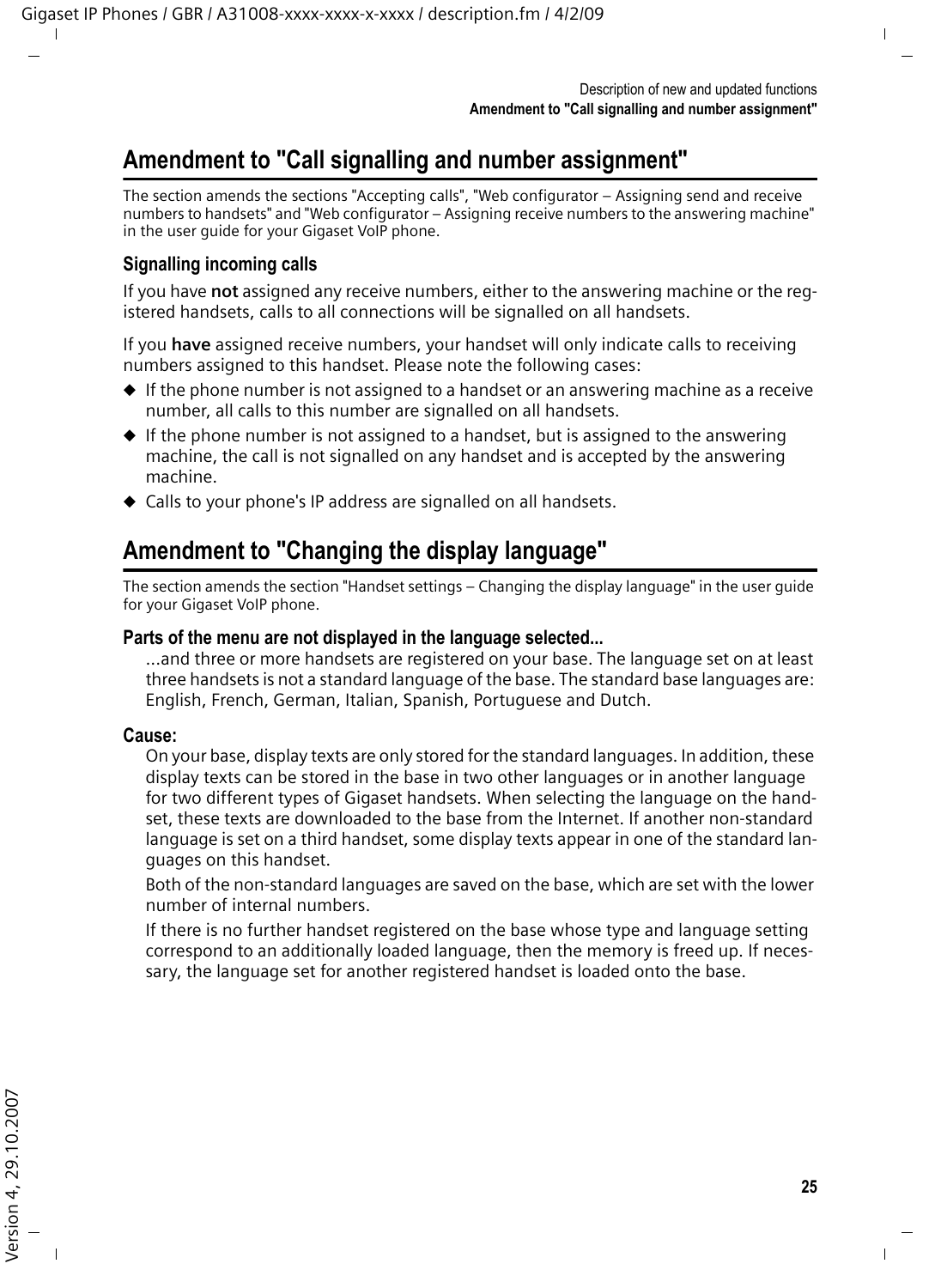# <span id="page-25-0"></span>**Amendment to "Defining dialling plans"**

This section amends the section "Web configurator – Defining dialling plans – Cost control" in the user guide for your Gigaset VoIP phone.

When defining dialling plans, the additional option **Use Area Codes** is now available

- ( £ user guide for your phone, Web configurator page **Settings** ¢ **Telephony**
- ¢ **Dialling Plans**).

Activate the option **Use Area Codes** for all VoIP calls, if the automatic area code is to precede all phone number(s) for which the the dialling plan is defined.

You can define the automatic area code on the Web page Settings  $\rightarrow$  Telephony

¢ **Dialling Plans** under **Area Codes.**

**Please note**

In the case of dialling plans for emergency numbers, you should always deactivate the option **Use Area Codes**.

# <span id="page-25-1"></span>**Correction to "Checking the base MAC address"**

This section replaces the section "Base settings – Automatic firmware update" in the user guide for your Gigaset VoIP phone.

To display the base MAC address, press the following keys in sequence while the handset is in idle status.

On the Gigaset S67H or S68H handset:



On the Gigaset C47H handset: **5** (8 jkl **5** jkl **9** ways) **7** pqrs **5** jkl

Press and **hold** the end call key  $\boxed{\circ}$  to return to idle status.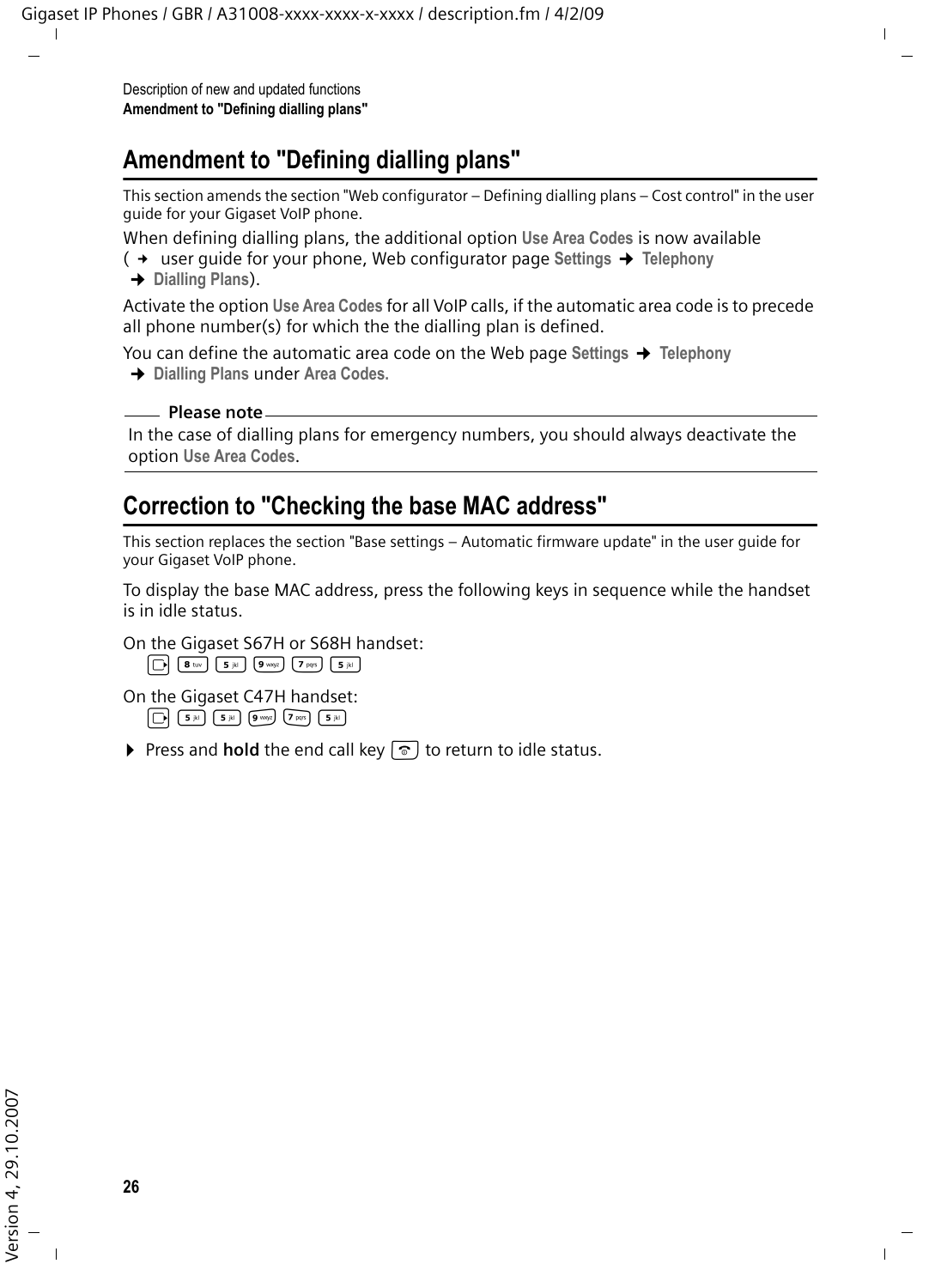# <span id="page-26-0"></span>**Checking extended service information for the base**

This section amends the section "Appendix – Checking service information" in the user guide for your Gigaset VoIP phone.

You may need the service information of your phone (base and handset) for Customer Services. The service information provided for the base has been extended.

### **Base service information**

**Precondition:** You are conducting an external call. The connection has been established for at least 8 seconds.

§Options§¢**Service Info** Confirm selection with **OK**.

In addition to the information specified in the user guide, the following information/functions are displayed. You can select them with  $\lbrack \bullet \rbrack$ :

**6:** Base device number. This contains additional information for the service employer.

**Unlock system**

Confirm selection with OK.

If necessary you can clear a provider-specific device lock with a corresponding code.

**Update profile**

Confirm selection with **OK**.

The current profiles of your VoIP providers (general provider data of all configured VoIP connections) are automatically loaded onto your phone. The general settings for all the VoIP connections are updated; profiles for these are available on the Gigaset server.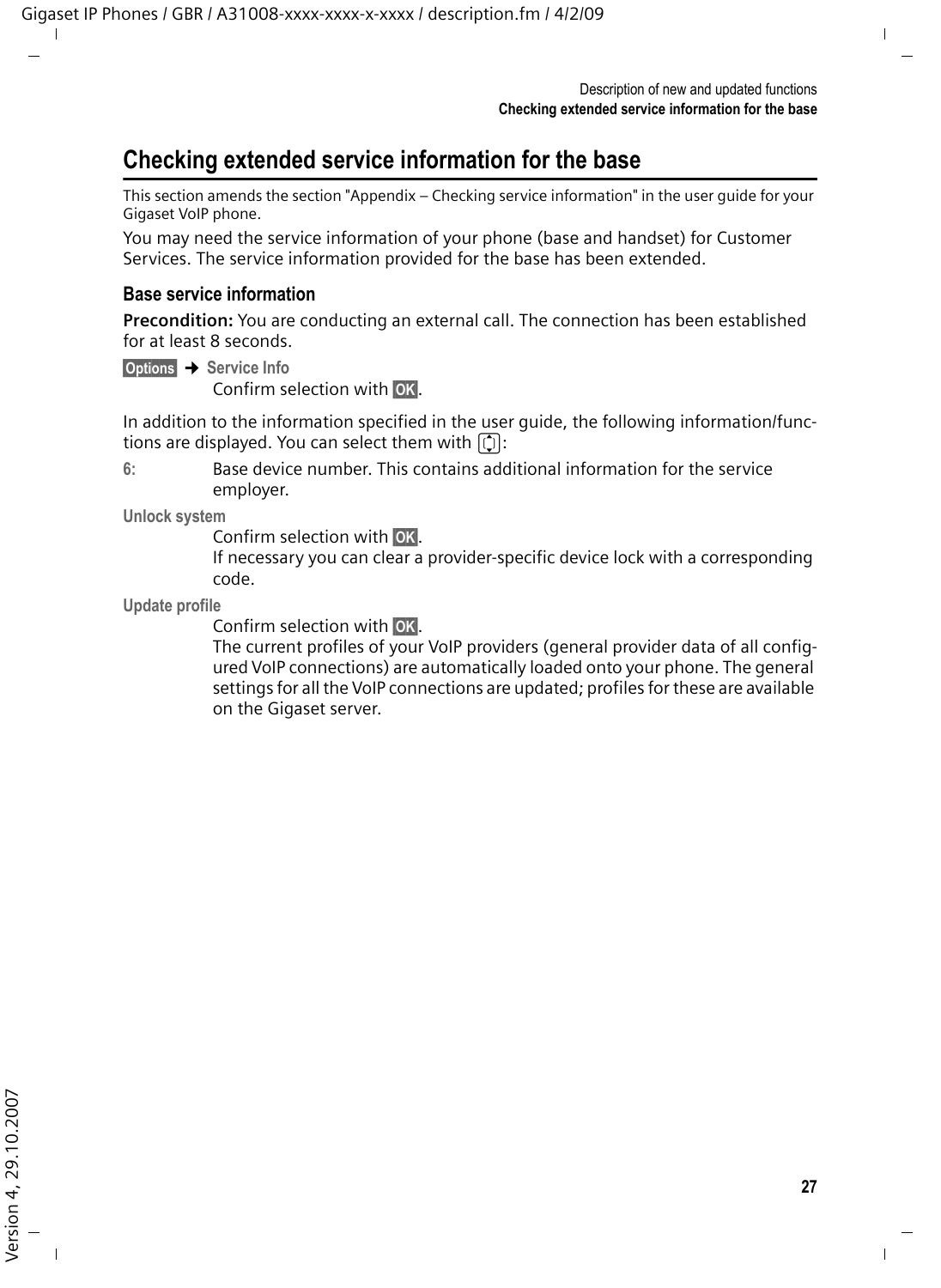# <span id="page-27-0"></span>**Information on operating Gigaset VoIP telephones with Network Address Translation (NAT) routers**

This section amends the section "Questions and answers" in the chapter "Customer care" in the user guide for your phone.

In general no special telephone or router configuration is required when operating a Gigaset VoIP phone with a NAT router. The configuration settings described in this section are only necessary if you encounter one of the following problems.

### **Typical problems caused by NAT**

- $\triangle$  No incoming calls are possible via VoIP. Calls to your VoIP phone number are not put through.
- ◆ Outgoing calls via VoIP are not connected.
- $\triangle$  A connection is established with the other party, but you cannot hear them and/or they cannot hear you.

### **Possible solution**

- 1. Change the port numbers of the communication ports (SIP and RTP ports) on your telephone ( £ "**[1. Changing the port numbers for SIP and RTP on your VoIP phone](#page-27-1)**").
- 2. In some cases, you must also define port forwarding for the telephone's communication ports on the router ( $\rightarrow$  "[2. Setting port forwarding on the router](#page-28-0)").

## <span id="page-27-1"></span>**1. Changing the port numbers for SIP and RTP on your VoIP phone**

**On your VoIP telephone**, define different (local) port numbers for the SIP and RTP ports (between 1024 and 49152).

- $\blacklozenge$  These numbers must not be used by any other application or host in the LAN and
- $\bullet$  be considerably higher or lower than the SIP and RTP port numbers that you usually use (and are preset on the phone).

This procedure is particularly useful if additional VoIP phones are connected to the router.

### **To change the SIP and RTP port numbers on your VoIP phone, proceed as follows:**

- ▶ Connect your PC's browser to the Web configurator of the telephone and log in  $($   $\rightarrow$  user quide for your phone).
- **▶** Open the Web page Settings  $\rightarrow$  Telephony  $\rightarrow$  Advanced Settings and change the settings for the SIP and RTP ports  $(4 \text{ Page } 23)$ .

To help you remember the new port numbers (e.g. for router configuration), you can choose numbers that are very similar to the standard settings, e.g.

| SIP port | 49060          | instead of | 5060         |
|----------|----------------|------------|--------------|
| RTP port | 49004 to 49010 | instead of | 5004 to 5010 |

- ▶ Save the changes on your telephone.
- ▶ Wait for the active VoIP connections to be re-registered. To do so, switch to the Web page Settings → Telephony → Connections to see the Status of your VoIP connections.
- $\triangleright$  Check to see whether the problem persists. If it does, perform step 2.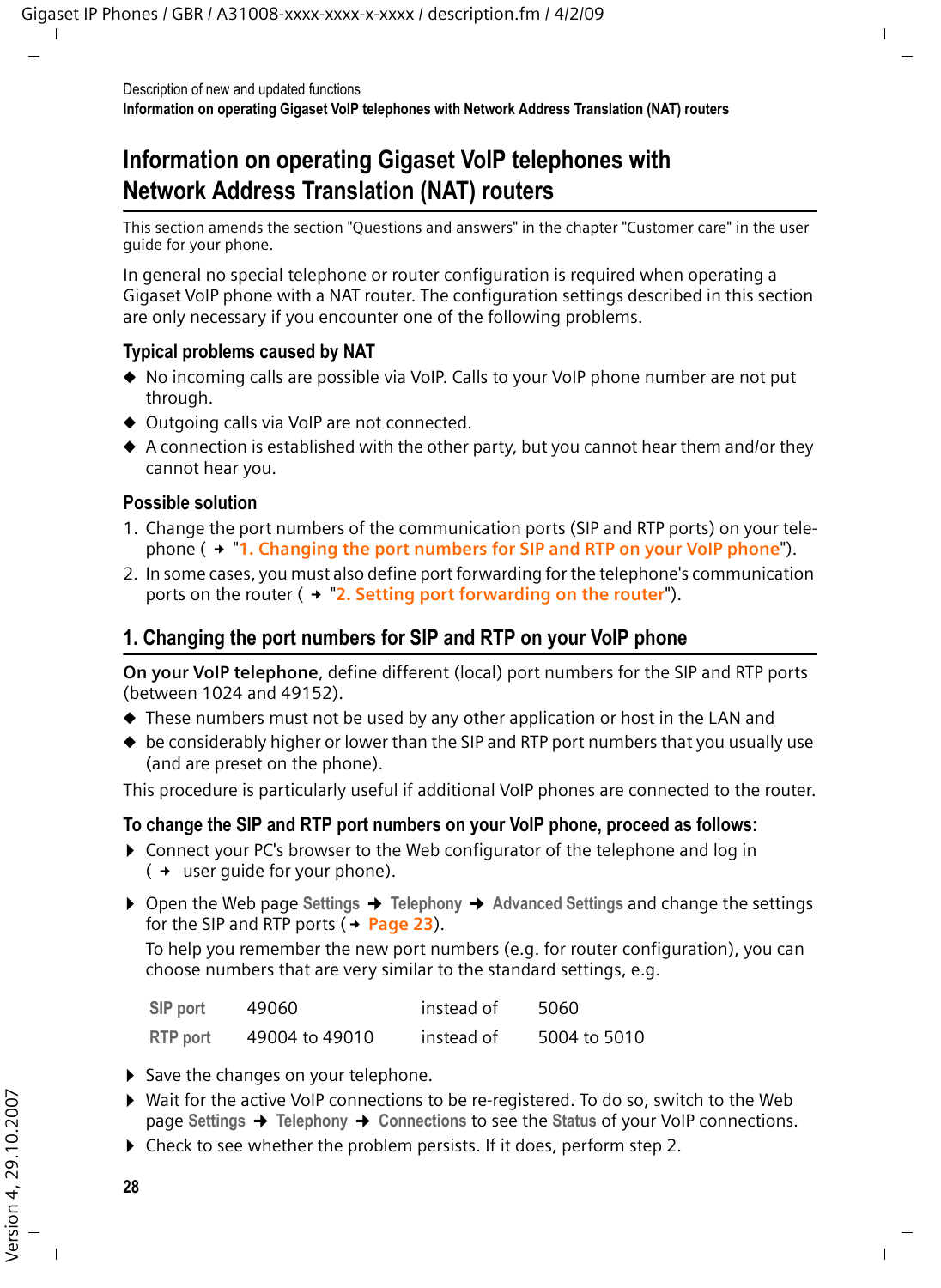## <span id="page-28-0"></span>**2. Setting port forwarding on the router**

To ensure that your specified SIP and RTP port numbers are used on the WAN interface with the public IP address, you must define port forwarding rules for the SIP and RTP ports on the router.

### **To define port forwarding on the router, proceed as follows:**

The terms used in the following can vary from router to router.

To forward a port, you must make the following specifications (example):

| <b>Protocol</b> | Public port | Local port   | Local host (IP) |         |
|-----------------|-------------|--------------|-----------------|---------|
| <b>UDP</b>      | 49060       | 49060        | 192.168.2.10    | for SIP |
| UDP             | 49004-49010 | 49004–49010∣ | 192.168.2.10    | for RTP |

#### **Protocol**

Enter **UPD** as the protocol to be used.

#### **Public port**

Port number/port number range on the WAN interface

#### **Local port**

The SIP and RTP port numbers set on the telephone.

In the new firmware version for Gigaset VoIP telephones, you can set a RTP port range. In this case, you must also define corresponding port forwarding for this range.

#### **Local host (IP)**

Local IP address of your phone in the LAN. You can see the phone's current IP address in the handset display by pressing the paging key on the base.

To enable the router to perform this port forwarding, the DHCP settings of the router must ensure that the telephone is always assigned the same local IP address – i.e. the DHCP does not change the IP address assigned to the telephone during operation. Alternatively, you can assign a fixed (static) IP address to the telephone ( $\rightarrow$  user guide for your phone). However, you must ensure that this IP address is not within the address range reserved for DHCP and is not assigned to any other LAN subscriber.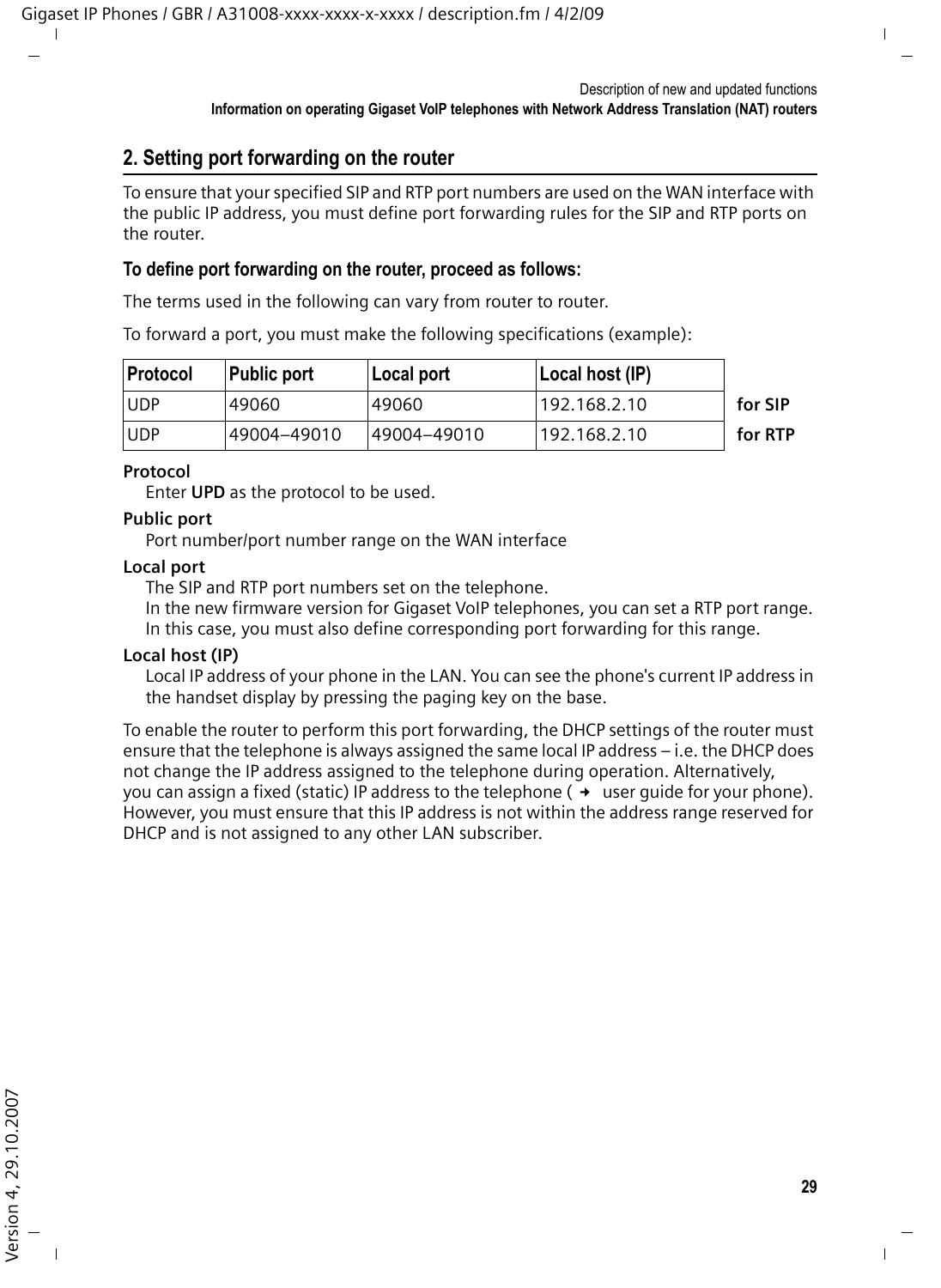# <span id="page-29-0"></span>**Edited/extended table of VoIP status codes**

This table replaces the table of VoIP status codes provided in the appendix of the user guide for your telephone.

In the following tables you will find the meaning of the most important status codes and messages.

| <b>Status</b><br>code | Meaning                                                                                                                                                                                                                                                             |
|-----------------------|---------------------------------------------------------------------------------------------------------------------------------------------------------------------------------------------------------------------------------------------------------------------|
| 31                    | IP configuration error:<br>IP domain not entered.                                                                                                                                                                                                                   |
| 33                    | IP configuration error:<br>SIP user name (Authentication Name) not entered.<br>This is shown, for example, when dialling with a line suffix, if no connection is configured for<br>the suffix on the base.                                                          |
| 34                    | IP configuration error:<br>SIP password (Authentication password) not entered.                                                                                                                                                                                      |
| 300                   | The called party can be reached under several phone numbers. If the VoIP provider supports<br>this, a list of the phone numbers is transmitted as well as the status code. The caller can<br>select to which number he wants to make the connection.                |
| 301                   | Permanently redirected.<br>The called party can no longer be reached under this number. The new number is transferred<br>to the phone together with the status code, and the phone then no longer accesses the old<br>number but dials the new address immediately. |
| 302                   | Temporarily redirected.<br>The phone is informed that the called party cannot be reached under the dialled number.<br>The call is redirected for a limited period. The phone is also notified of the length of the redi-<br>rection.                                |
| 305                   | The query is sent to a different "proxy server", e.g. to balance incoming queries. The phone<br>will once again make the same query to another proxy server. This is not a redirection of the<br>address per se.                                                    |
| 380                   | Other service:<br>The query or call could not be transferred. But the phone is notified what other options there<br>are to be able to connect the call.                                                                                                             |
| 400                   | Wrong call                                                                                                                                                                                                                                                          |
| 401                   | Not authorised                                                                                                                                                                                                                                                      |
| 403                   | The requested service is not supported by the VoIP provider.                                                                                                                                                                                                        |
| 404                   | Wrong phone number.<br>No connection on this number.<br>Example: In a local call you have not dialled the area code although your VoIP provider does<br>not support local calls.                                                                                    |
| 405                   | Method not permitted.                                                                                                                                                                                                                                               |
| 406                   | Not acceptable.<br>The requested service cannot be provided.                                                                                                                                                                                                        |
| 407                   | Proxy authentication required.                                                                                                                                                                                                                                      |
| 408                   | The party cannot be reached (e.g. account has been deleted).                                                                                                                                                                                                        |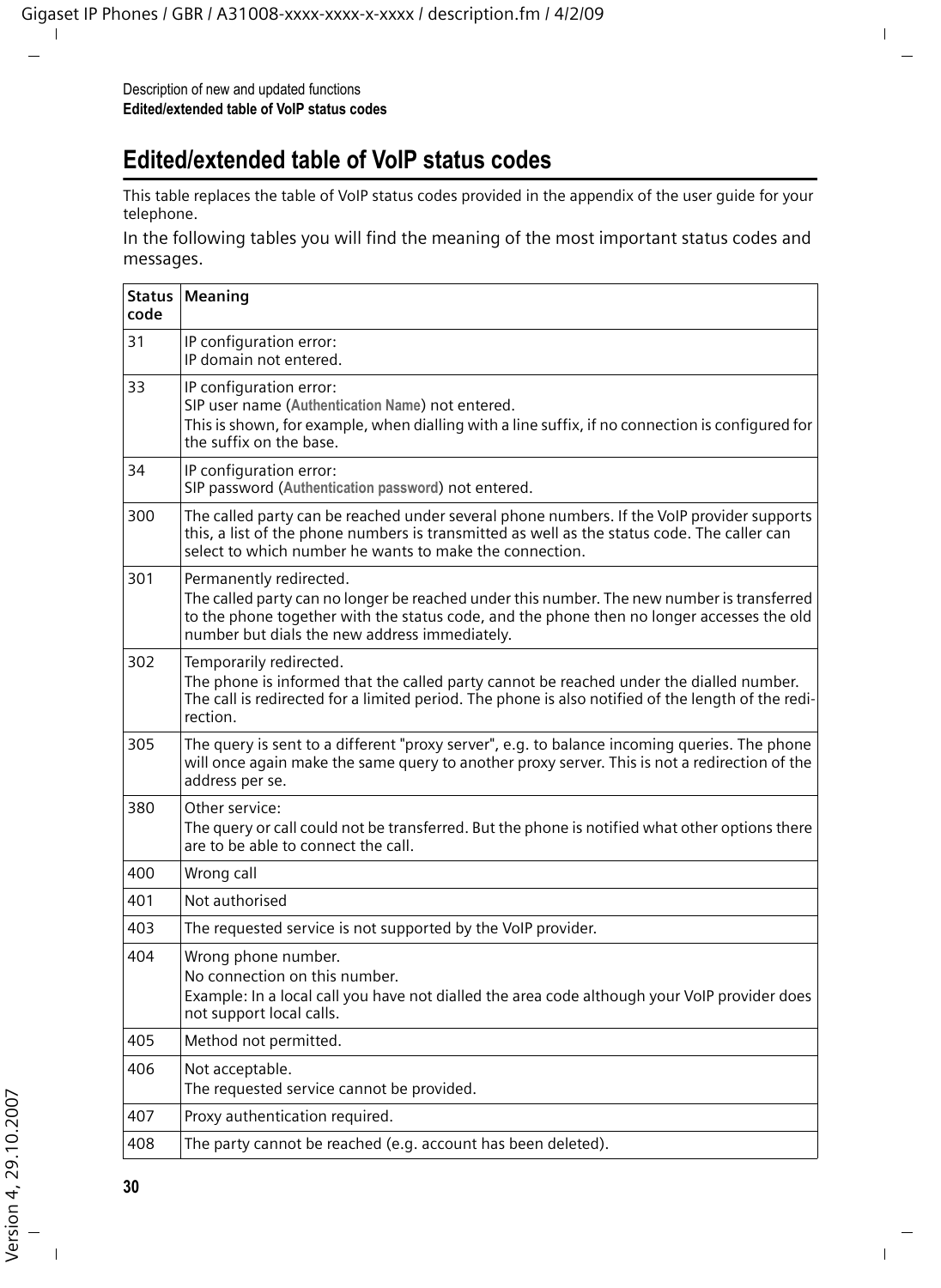| <b>Status</b><br>code | Meaning                                                                                                                                                                                                                                                                                                                                                                              |
|-----------------------|--------------------------------------------------------------------------------------------------------------------------------------------------------------------------------------------------------------------------------------------------------------------------------------------------------------------------------------------------------------------------------------|
| 410                   | The requested service is not available from the VoIP provider.                                                                                                                                                                                                                                                                                                                       |
| 413                   | Message is too long.                                                                                                                                                                                                                                                                                                                                                                 |
| 414                   | URI is too long.                                                                                                                                                                                                                                                                                                                                                                     |
| 415                   | Query format is not supported.                                                                                                                                                                                                                                                                                                                                                       |
| 416                   | URI is faulty.                                                                                                                                                                                                                                                                                                                                                                       |
| 420                   | Incorrect ending                                                                                                                                                                                                                                                                                                                                                                     |
| 421                   | Incorrect ending                                                                                                                                                                                                                                                                                                                                                                     |
| 423                   | The requested service is not supported by the VoIP provider.                                                                                                                                                                                                                                                                                                                         |
| 480                   | The dialled number is temporarily unavailable.                                                                                                                                                                                                                                                                                                                                       |
| 481                   | The recipient is not available.                                                                                                                                                                                                                                                                                                                                                      |
| 482                   | Double service query                                                                                                                                                                                                                                                                                                                                                                 |
| 483                   | Too many "jumps":<br>The query was rejected because the service server (proxy) has decided that this query has<br>already passed through too many service servers. The maximum number is defined before-<br>hand by the original sender of the query.                                                                                                                                |
| 484                   | Wrong number:<br>In most cases this response means that you have simply omitted one or more digits in the<br>phone number.                                                                                                                                                                                                                                                           |
| 485                   | The URI dialled is not unique and cannot be processed by the VoIP provider.                                                                                                                                                                                                                                                                                                          |
| 486                   | The called party is busy.                                                                                                                                                                                                                                                                                                                                                            |
| 487                   | General faults:<br>The call was cancelled before a call was established. The status code confirms receipt of the<br>interruption signal.                                                                                                                                                                                                                                             |
| 488                   | The server cannot process the query because the data entered in the media description is not<br>compatible.                                                                                                                                                                                                                                                                          |
| 491                   | The server notifies that the query will be processed as soon as a previous query has been<br>completed.                                                                                                                                                                                                                                                                              |
| 493                   | The server rejects the query because the phone cannot decrypt the message. The sender has<br>used an encryption method that neither the server nor the receiver phone can decrypt.                                                                                                                                                                                                   |
| 500                   | The proxy or the receiving device has discovered a fault while executing the query. It is there-<br>fore impossible to execute the query. If this occurs, the caller or the phone displays the fault<br>and repeats the query after a few seconds. The number of seconds after which the query can<br>be repeated may be transmitted to the caller or phone by the receiving device. |
| 501                   | The query cannot be processed by the recipient because the recipient does not have the func-<br>tionality that the caller requires. If the recipient understands the query but does not process<br>it because the sender does not have the necessary rights or the query is not permitted in the<br>current context, status code 405 is transmitted instead of 501.                  |
| 502                   | In this case, the receiving device that transmits this error code is a proxy or a gateway and<br>has received an invalid response from its gateway via which this query is to be processed.                                                                                                                                                                                          |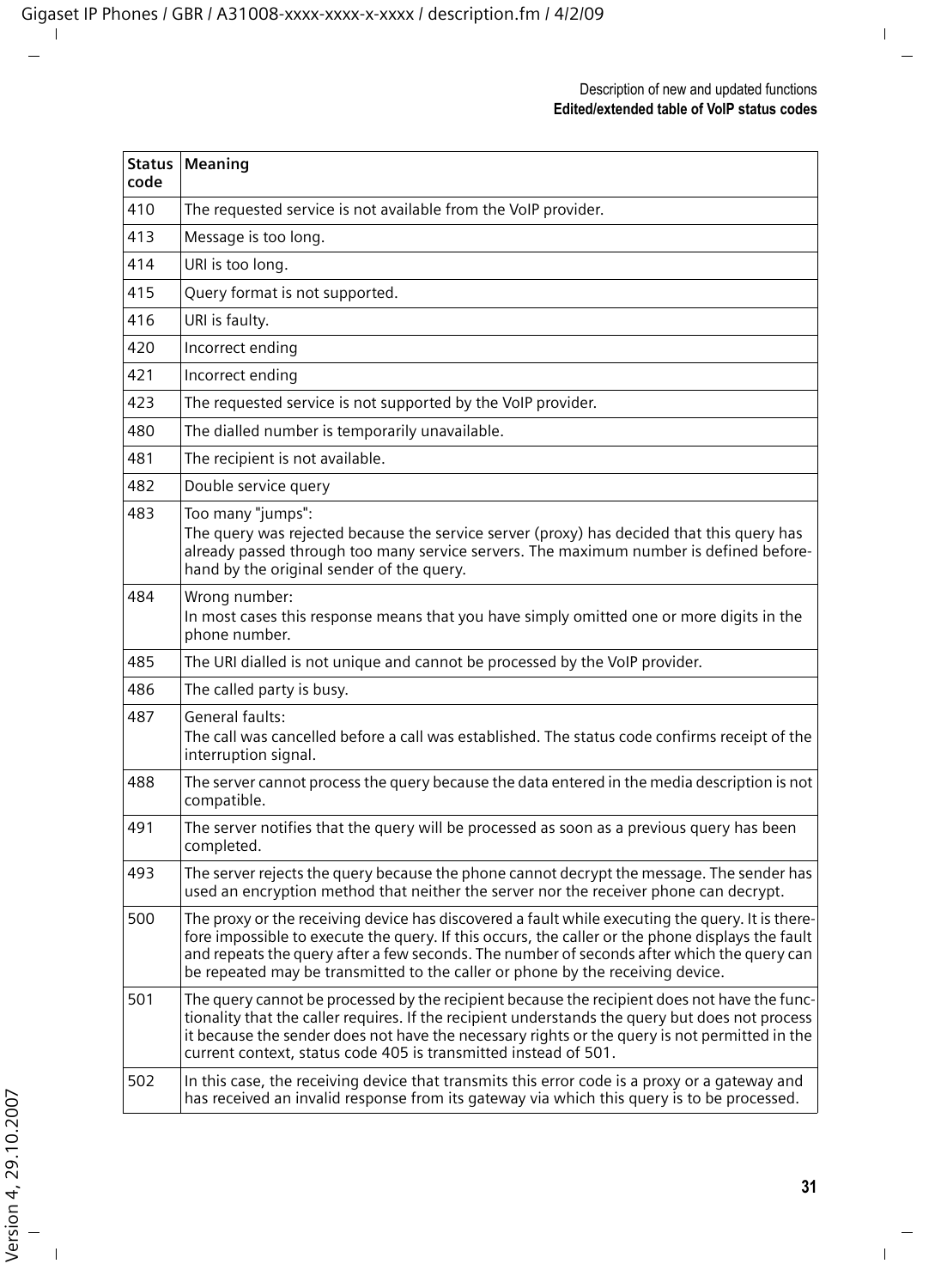#### Description of new and updated functions **Edited/extended table of VoIP status codes**

| <b>Status</b><br>code | Meaning                                                                                                                                                                                                                                                                         |
|-----------------------|---------------------------------------------------------------------------------------------------------------------------------------------------------------------------------------------------------------------------------------------------------------------------------|
| 503                   | The query cannot be processed by the receiving device or the proxy at present because the<br>server is either overloaded or is being serviced. If it is possible for the query to be repeated<br>in the foreseeable future, the server informs the caller or the phone of this. |
| 504                   | Time limit exceeded at the gateway.                                                                                                                                                                                                                                             |
| 505                   | The server rejects the query because the indicated version number of the SIP protocol does<br>not concur with at least the version that is used by the server or SIP device involved in this<br>query.                                                                          |
| 515                   | The server rejects the query because the message exceeds the maximum permitted size.                                                                                                                                                                                            |
| 600                   | The called party is busy.                                                                                                                                                                                                                                                       |
| 603                   | The called party has rejected the call.                                                                                                                                                                                                                                         |
| 604                   | The called URI does not exist.                                                                                                                                                                                                                                                  |
| 606                   | The communication settings are not acceptable.                                                                                                                                                                                                                                  |
| 701                   | The called party has hung up.                                                                                                                                                                                                                                                   |
| 702                   | VoIP socket error                                                                                                                                                                                                                                                               |
| 703                   | Connection cancelled because of timeout.                                                                                                                                                                                                                                        |
| 704                   | Connection interrupted because of a SIP error.                                                                                                                                                                                                                                  |
| 705                   | SIP memory error.                                                                                                                                                                                                                                                               |
| 706                   | SIP transaction memory error.                                                                                                                                                                                                                                                   |
| 751                   | Busy tone:<br>No codec match between the calling and called party.                                                                                                                                                                                                              |
| 810                   | General socket layer error.                                                                                                                                                                                                                                                     |
| 811                   | General socket layer error: Wrong socket number                                                                                                                                                                                                                                 |
| 812                   | General socket layer error: Socket is not connected.                                                                                                                                                                                                                            |
| 813                   | General socket layer error: Memory error                                                                                                                                                                                                                                        |
| 814                   | General socket layer error: Socket not available - check IP settings/connection problem/VoIP<br>setting incorrect.                                                                                                                                                              |
| 815                   | General socket layer error:<br>Illegal application on the socket interface.                                                                                                                                                                                                     |
| 922                   | No DNS server known.                                                                                                                                                                                                                                                            |
| 923                   | DNS name resolution failed.                                                                                                                                                                                                                                                     |
| 924                   | Insufficient resources for DNS name resolution.                                                                                                                                                                                                                                 |
| 925                   | URL error.                                                                                                                                                                                                                                                                      |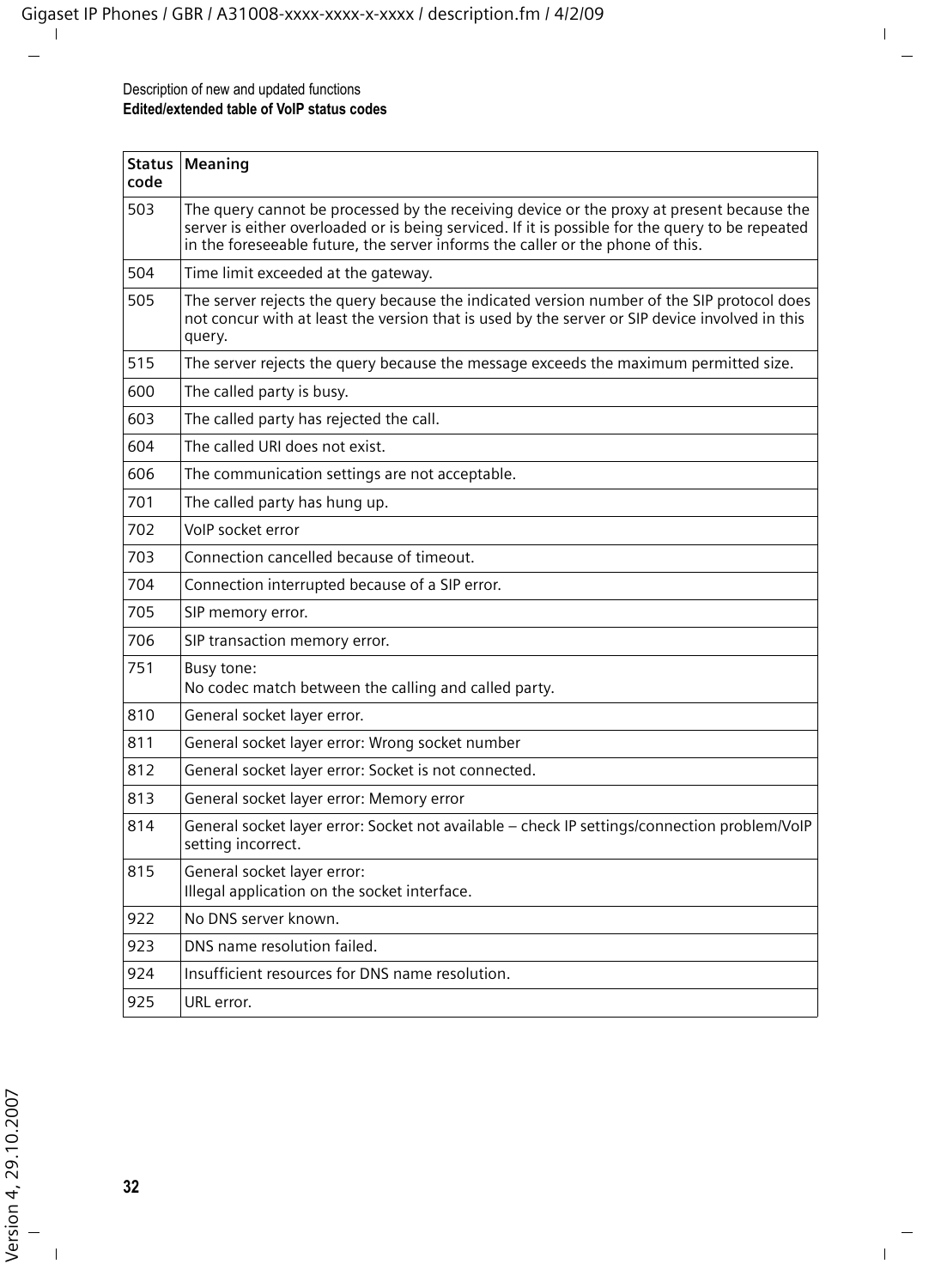# <span id="page-32-0"></span>**Deleted function: "Send line selection for outgoing calls with \*/#"**

This section relates to the selection of default or non-default connections by adding # or  $*$  to the dialled number.

If your purchased telephone came with firmware version 02.140 or later already installed (Manufactured after May 2009), this function is not available. With these devices, it is no longer possible to select the non-default connection by adding an asterisk (\*) to the dialled number or to select the default connection by adding a hash symbol (#).

However, you can still use the line suffix to select the send line when dialling. If you add #0 to the number, it is dialled via the fixed line network. If you add #1, #2, ..., #6, the number is dialled via the corresponding VoIP connection. Further information about this can be found in the operating instructions for your telephone.

### **Dialling with the quick dial keys**

If you have assigned a phone number to a number key on the handset as a quick dial number, it is dialled via the default connection if no line suffix is specified. Exception: A dialling plan has been defined for the number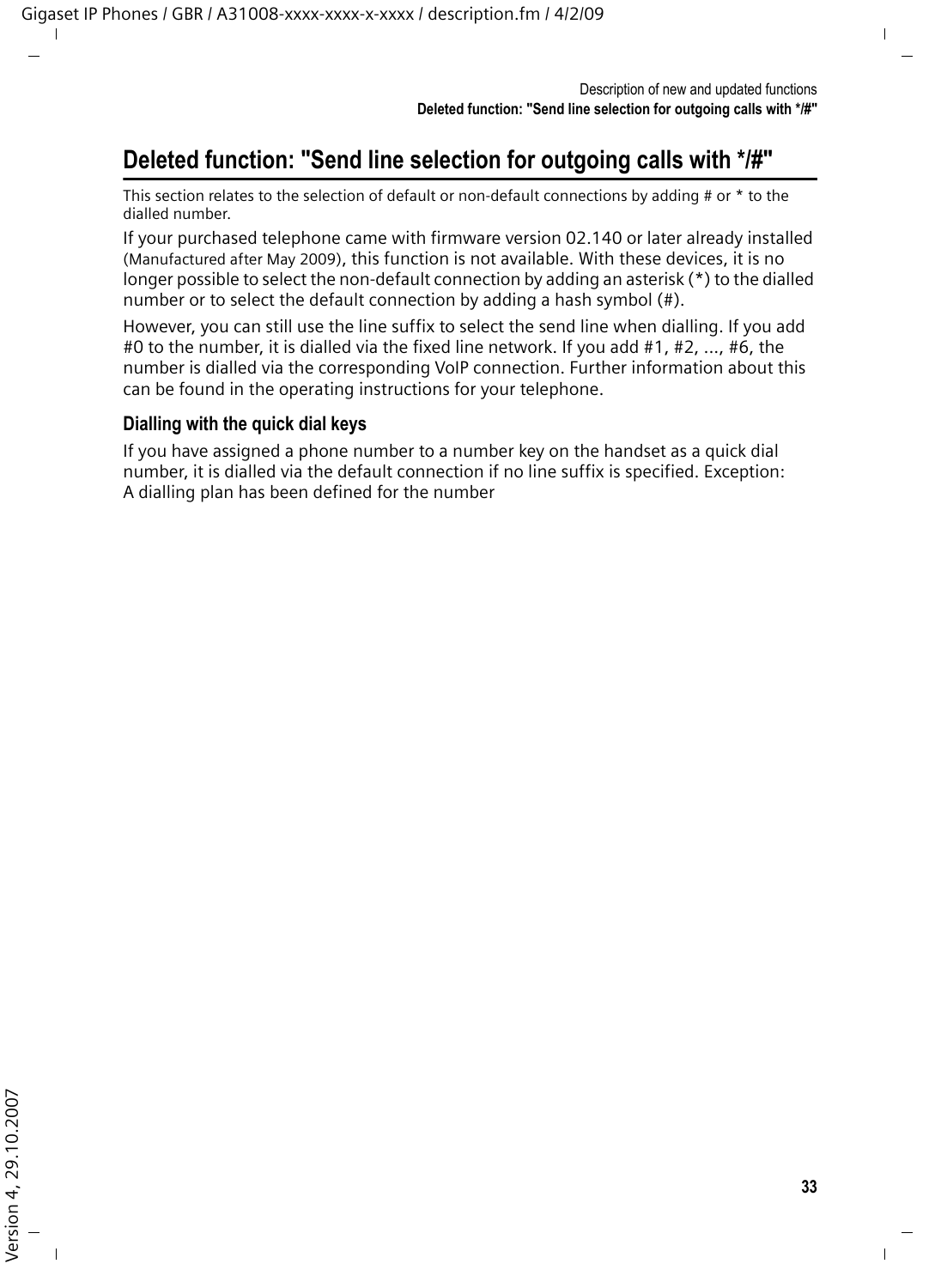# <span id="page-33-0"></span>**Handset menu overviews**

# <span id="page-33-1"></span>**Gigaset S67H to Gigaset S675 IP, Gigaset S68H to Gigaset S685 IP**

New and updated menus and submenus are marked in **orange**.

Please note that a few digit combinations (shortcuts) for quick entry to the submenus have also changed. They are also marked in **orange**.

- 1-1 SMS **An SMS mailbox (general or private) activated without a PIN** 1-1-1 New SMS 1-1-2  $|$ Incoming (0) 1-1-3 Draft (0) **An SMS mailbox activated with a PIN or 2-3 mailboxes** 1-1-1 Mailbox 1-1-1-1 New SMS 1-1-1-2 Incoming (0) 1-1-1-3 Draft (0)  $1 - 1 - 2$ to 1-1-4 Mailhox 1 Mailhox 2 Mailbox 3 1-1-2-1 New SMS to 1-1-4-1 1-1-2-2 Incoming (0) to 1-1-4-2 1-1-2-3 Draft (0) to 1-1-4-3 1-1-6 Settings 1-1-6-1 Service Centres 1-1-6-2 SMS Mailboxes 1-1-6-3 Notify Number 1-1-6-4 Notify Type 1-2 E-mail
- **1 ○** Messaging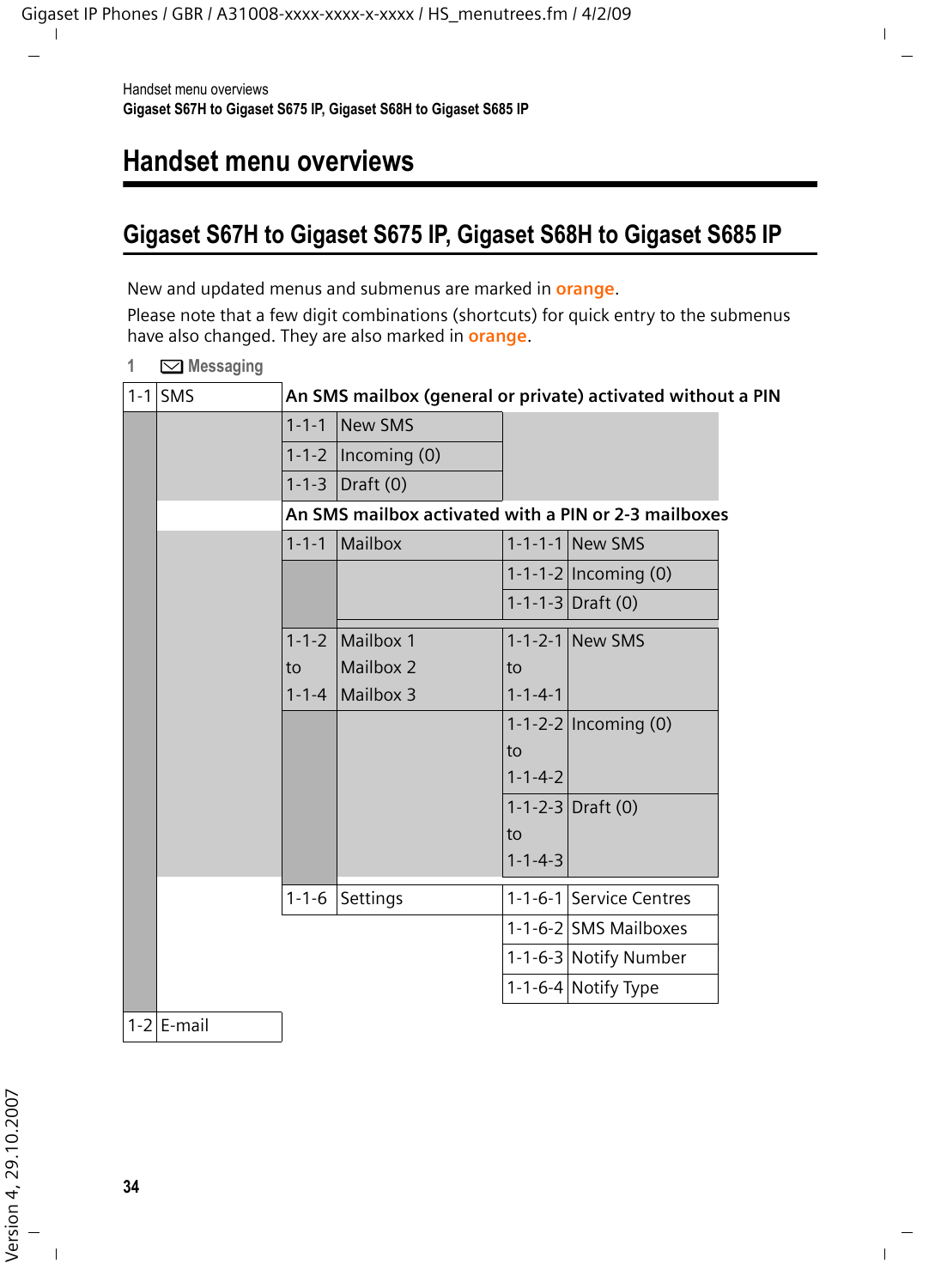#### Handset menu overviews **Gigaset S67H to Gigaset S675 IP, Gigaset S68H to Gigaset S685 IP**

| 1-3 Messenger | 1-3-1 Buddies       |                      |                       |
|---------------|---------------------|----------------------|-----------------------|
|               | 1-3-2   User Status |                      | 1-3-2-1 Change Status |
|               |                     | $1 - 3 - 2 - 2$ Info |                       |
|               | 1-3-3 Messages      |                      |                       |

#### **2** ê**Sel. Services**

| 2-1 Info Center  |             | $\rightarrow$ Page 8 |                                                                                       |  |  |  |  |
|------------------|-------------|----------------------|---------------------------------------------------------------------------------------|--|--|--|--|
| $2-2$ VoIP       | $2 - 2 - 6$ | Call Diversion       |                                                                                       |  |  |  |  |
|                  | $2 - 2 - 7$ | Call Waiting         |                                                                                       |  |  |  |  |
| 2-3 Fixed Line   | $2 - 3 - 6$ | Call Diversion       | *) Menu item Withhold No. is no longer<br>available. It is replaced by 2-6 Next Call. |  |  |  |  |
|                  | $2 - 3 - 7$ | Call Waiting         |                                                                                       |  |  |  |  |
| 2-4 Ringback Off |             |                      |                                                                                       |  |  |  |  |
| 2-5 Always anon. |             |                      |                                                                                       |  |  |  |  |
| 2-6 Next Call    |             |                      |                                                                                       |  |  |  |  |

- **3** Ì **Calls List**
- **4** í**Add. Features**

### 4-3 Room Monitor

| 4-4 Data Transfer 4-4-2 Bluetooth |                 | Only for Gigaset S68H |
|-----------------------------------|-----------------|-----------------------|
|                                   | 4-4-3 Directory |                       |
|                                   |                 |                       |

4-6 Missed Appts.

### **5**  $\odot$  **Alarm Clock**

- **6** ç **Calendar**
- **7** *r* Resource Dir.
- 7-1 Screensavers
- 7-2 Caller Pictures
- 7-3 Sounds
- 7-4 Capacity **Only for Gigaset S68H**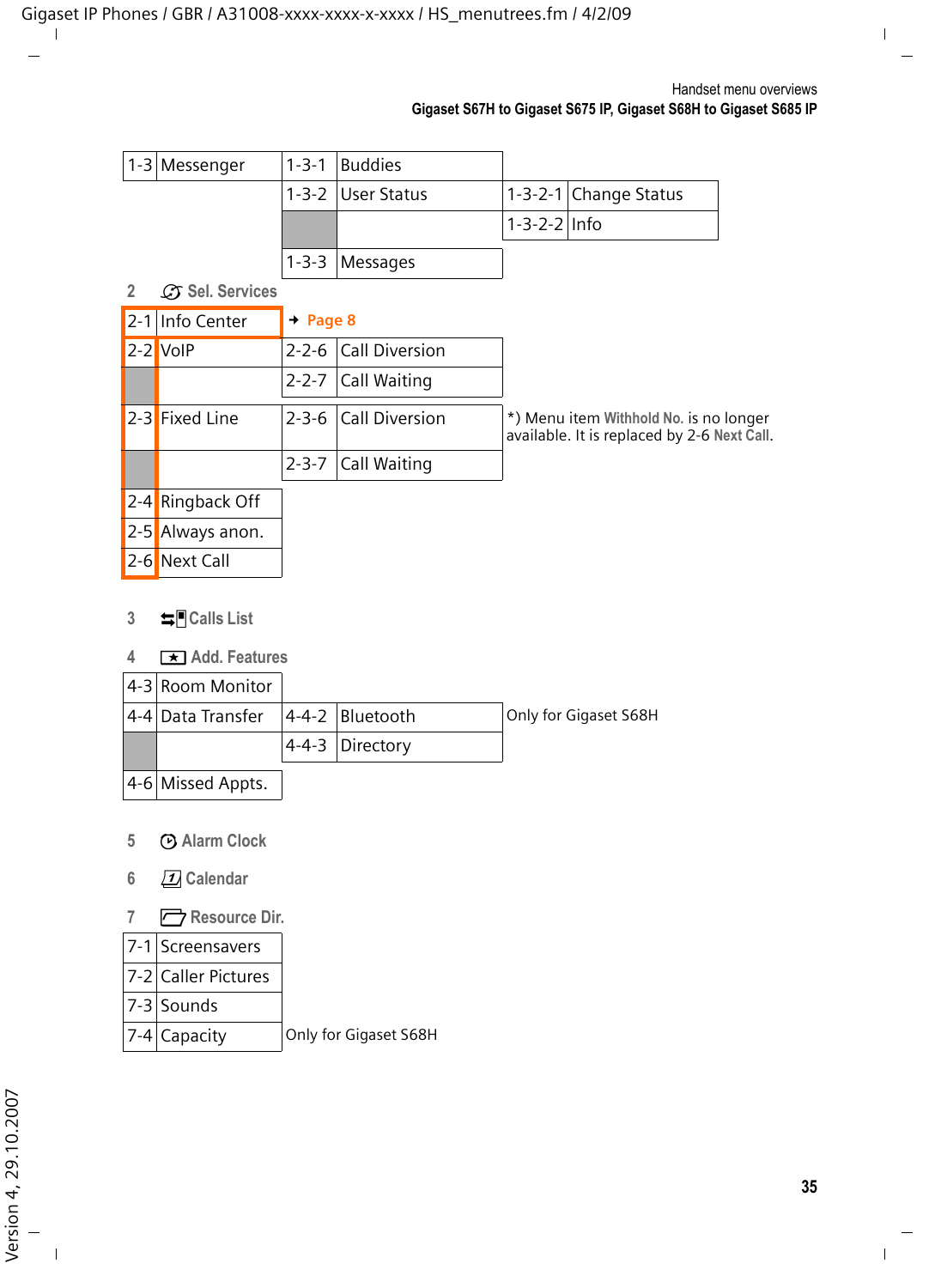Handset menu overviews **Gigaset S67H to Gigaset S675 IP, Gigaset S68H to Gigaset S685 IP**

### **8** Ð **Settings**

|         | 8-1 Date/Time      |             |                        |                     |                        |    |
|---------|--------------------|-------------|------------------------|---------------------|------------------------|----|
|         | 8-2 Audio Settings | $8 - 2 - 1$ | Handset Volume         |                     |                        |    |
|         |                    | $8 - 2 - 2$ | <b>Ringer Settings</b> |                     | 8-2-2-1 Ext. Calls     |    |
|         |                    |             |                        |                     | 8-2-2-2 Internal Calls |    |
|         |                    |             |                        |                     | 8-2-2-3 Appointments   |    |
|         |                    |             |                        | $8 - 2 - 2 - 4$ All |                        |    |
|         |                    | $8 - 2 - 3$ | <b>Advisory Tones</b>  |                     |                        |    |
| $8 - 3$ | Display            | $8 - 3 - 1$ | Screen Saver           |                     |                        |    |
|         |                    | $8 - 3 - 2$ | Colour Scheme          |                     |                        |    |
|         |                    | $8 - 3 - 3$ | Contrast               |                     |                        |    |
|         |                    | $8 - 3 - 4$ | Backlight              |                     |                        |    |
|         | 8-4 Handset        | $8 - 4 - 1$ | Language               |                     |                        |    |
|         |                    | $8 - 4 - 2$ | Auto Answer            |                     |                        |    |
|         |                    | $8 - 4 - 3$ | Register H/Set         |                     |                        |    |
|         |                    | $8 - 4 - 4$ | <b>Select Base</b>     |                     |                        |    |
|         |                    | $8 - 4 - 5$ | Area Codes             |                     |                        |    |
|         |                    | $8 - 4 - 6$ | <b>Reset Handset</b>   |                     |                        |    |
|         | 8-5 Base           | $8 - 5 - 1$ | Calls List Type        |                     | 8-5-1-1 Missed Calls   |    |
|         |                    |             |                        |                     | 8-5-1-2 All Calls      |    |
|         |                    | $8 - 5 - 2$ | Music on hold          |                     |                        |    |
|         |                    | $8 - 5 - 3$ | System PIN             |                     |                        |    |
|         |                    |             | 8-5-4 Base Reset       |                     |                        |    |
|         |                    |             | 8-5-5 Add. Features    | $8 - 5 - 5 - 1$     | Repeater Mode          |    |
|         |                    |             |                        |                     | 8-5-5-2 Access Code    | Pa |
|         |                    |             |                        |                     | 8-5-5-3 Eco Mode       |    |
|         |                    | $8 - 5 - 6$ | Local Network          |                     |                        |    |
|         |                    | $8 - 5 - 8$ | Software Update        |                     |                        |    |

8-5-5-2 Access Code £**[Page 18](#page-17-2)**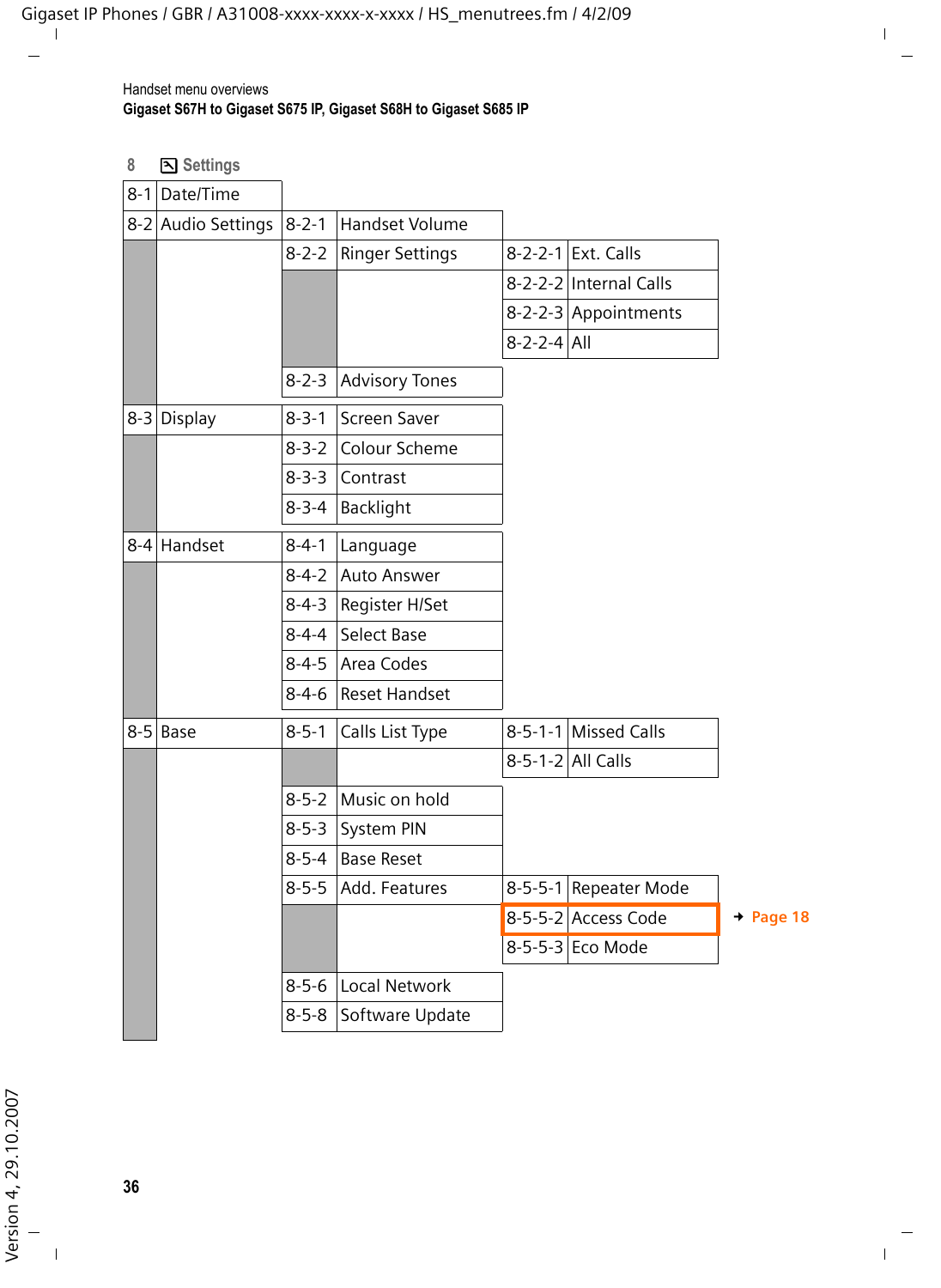|         | 8-6 Voice Mail | $8 - 6 - 1$ | Local AM                  |                 | 8-6-1-1 Ans Machine                                                              |  |
|---------|----------------|-------------|---------------------------|-----------------|----------------------------------------------------------------------------------|--|
|         |                |             |                           |                 | 8-6-1-2 Call Screening                                                           |  |
|         |                |             |                           |                 | 8-6-1-3 Announcements                                                            |  |
|         |                |             |                           |                 | 8-6-1-4 Message Length                                                           |  |
|         |                |             |                           |                 | 8-6-1-5 Recording Quality                                                        |  |
|         |                |             |                           |                 | 8-6-1-6 Ring Delay                                                               |  |
|         |                | $8 - 6 - 2$ | Network AM(s)             |                 | 8-6-2-1 Net AM Fxd. In.                                                          |  |
|         |                |             |                           |                 | 8-6-2-2 Net AM IP1                                                               |  |
|         |                |             |                           | on the handset) | (dependent on the number of configured<br>VoIP phone numbers and receive numbers |  |
|         |                |             |                           |                 | 8-6-2-7 Net AM IP6                                                               |  |
|         |                | $8 - 6 - 3$ | Set Key 1                 | Local AM        |                                                                                  |  |
|         |                |             |                           | Net AM Fxd. In. |                                                                                  |  |
|         |                |             |                           | Net AM IP1      |                                                                                  |  |
|         |                |             |                           | on the handset) | (dependent on the number of configured<br>VoIP phone numbers and receive numbers |  |
|         |                |             |                           | Net AM IP6      |                                                                                  |  |
| $8 - 7$ | Telephony      | $8 - 7 - 1$ | Default Line              | 8-7-1-1 VolP    |                                                                                  |  |
|         |                |             |                           |                 | 8-7-1-2 Fixed Line                                                               |  |
|         |                | $8 - 7 - 2$ | <b>Connection Assist.</b> |                 |                                                                                  |  |
|         |                | 8-7-6       | <b>Fixed Line</b>         | $8 - 7 - 6 - 1$ | <b>Dialling Mode</b>                                                             |  |
|         |                |             |                           | 8-7-6-2 Recall  |                                                                                  |  |
|         |                | $8 - 7 - 7$ | VolP                      | Enter           | Show Stat. on HS                                                                 |  |
|         |                |             |                           | system<br>PIN   | Select Provider                                                                  |  |
|         |                |             |                           |                 | Provider Registr.                                                                |  |
|         |                |             |                           |                 |                                                                                  |  |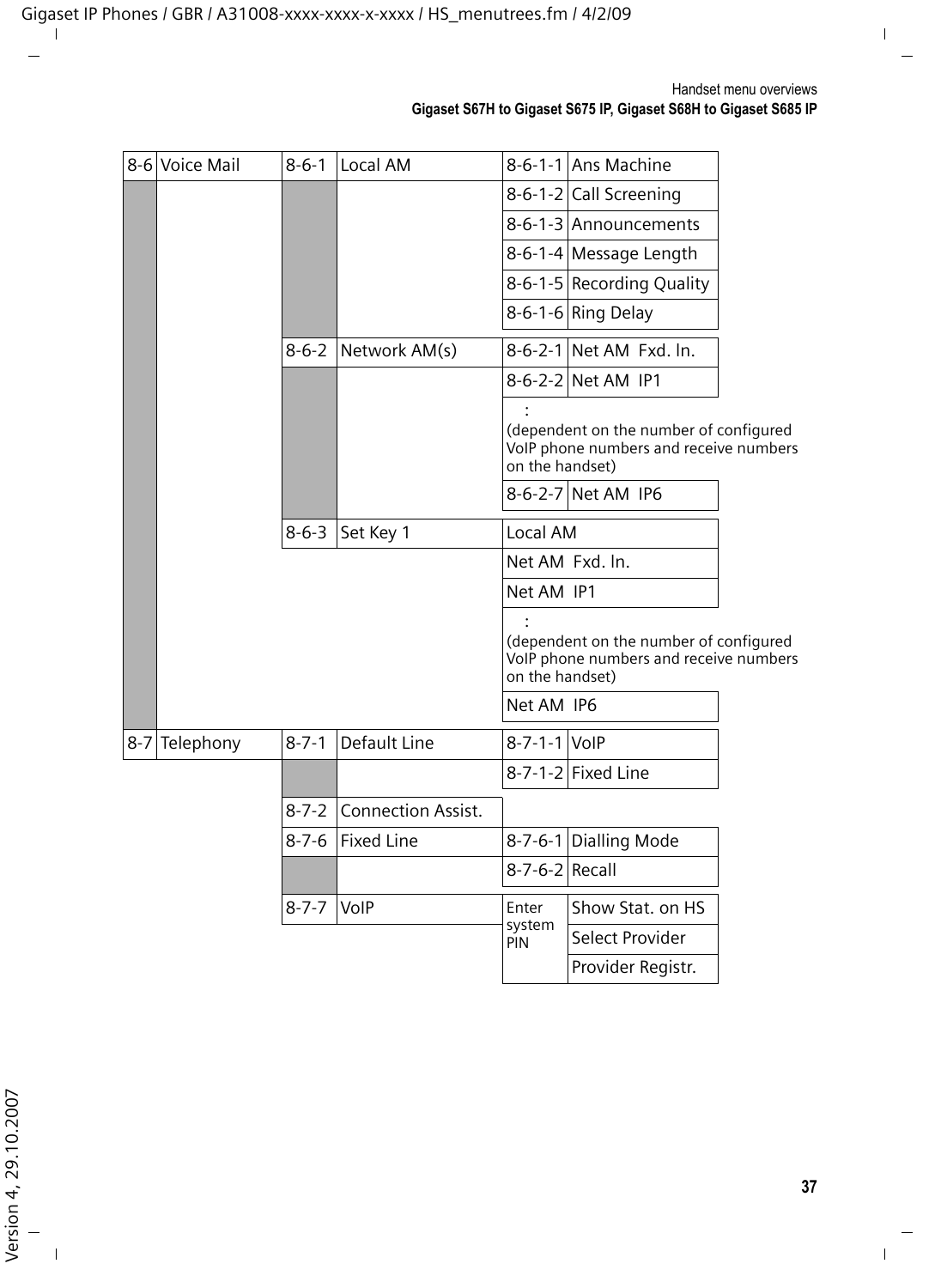# <span id="page-37-0"></span>**Gigaset C47H to Gigaset C475 IP**

New and updated menus and submenus are marked in **orange**.

Please note that a few digit combinations (shortcuts) for quick entry to the submenus have also changed. They are also marked in **orange**.

**1 ○ Messaging** 

| $1 - 1$ | SMS |             |                                                      |                 | An SMS mailbox (general or private) activated without a PIN |  |  |  |
|---------|-----|-------------|------------------------------------------------------|-----------------|-------------------------------------------------------------|--|--|--|
|         |     | $1 - 1 - 1$ | New SMS                                              |                 |                                                             |  |  |  |
|         |     |             | 1-1-2   Incoming $(0)$                               |                 |                                                             |  |  |  |
|         |     |             | $1-1-3$ Draft $(0)$                                  |                 |                                                             |  |  |  |
|         |     |             | An SMS mailbox activated with a PIN or 2-3 mailboxes |                 |                                                             |  |  |  |
|         |     | $1 - 1 - 1$ | Mailbox                                              | $1 - 1 - 1 - 1$ | <b>New SMS</b>                                              |  |  |  |
|         |     |             |                                                      | $1 - 1 - 1 - 2$ | Incoming (0)                                                |  |  |  |
|         |     |             |                                                      | $1 - 1 - 1 - 3$ | Draft (0)                                                   |  |  |  |
|         |     | $1 - 1 - 2$ | Mailbox 1                                            | $1 - 1 - 2 - 1$ | New SMS                                                     |  |  |  |
|         |     | to          | Mailbox 2                                            | to              |                                                             |  |  |  |
|         |     |             | 1-1-4 $\vert$ Mailbox 3                              | $1 - 1 - 4 - 1$ |                                                             |  |  |  |
|         |     |             |                                                      | $1 - 1 - 2 - 2$ | Incoming (0)                                                |  |  |  |
|         |     |             |                                                      | to              |                                                             |  |  |  |
|         |     |             |                                                      | $1 - 1 - 4 - 2$ |                                                             |  |  |  |
|         |     |             |                                                      | $1 - 1 - 2 - 3$ | Draft (0)                                                   |  |  |  |
|         |     |             |                                                      | to              |                                                             |  |  |  |
|         |     |             |                                                      | $1 - 1 - 4 - 3$ |                                                             |  |  |  |
|         |     | $1 - 1 - 6$ | Settings                                             | $1 - 1 - 6 - 1$ | <b>Service Centres</b>                                      |  |  |  |
|         |     |             |                                                      | $1 - 1 - 6 - 2$ | <b>SMS Mailboxes</b>                                        |  |  |  |
|         |     |             |                                                      | $1 - 1 - 6 - 3$ | Notify Number                                               |  |  |  |
|         |     |             |                                                      | $1 - 1 - 6 - 4$ | Notify Type                                                 |  |  |  |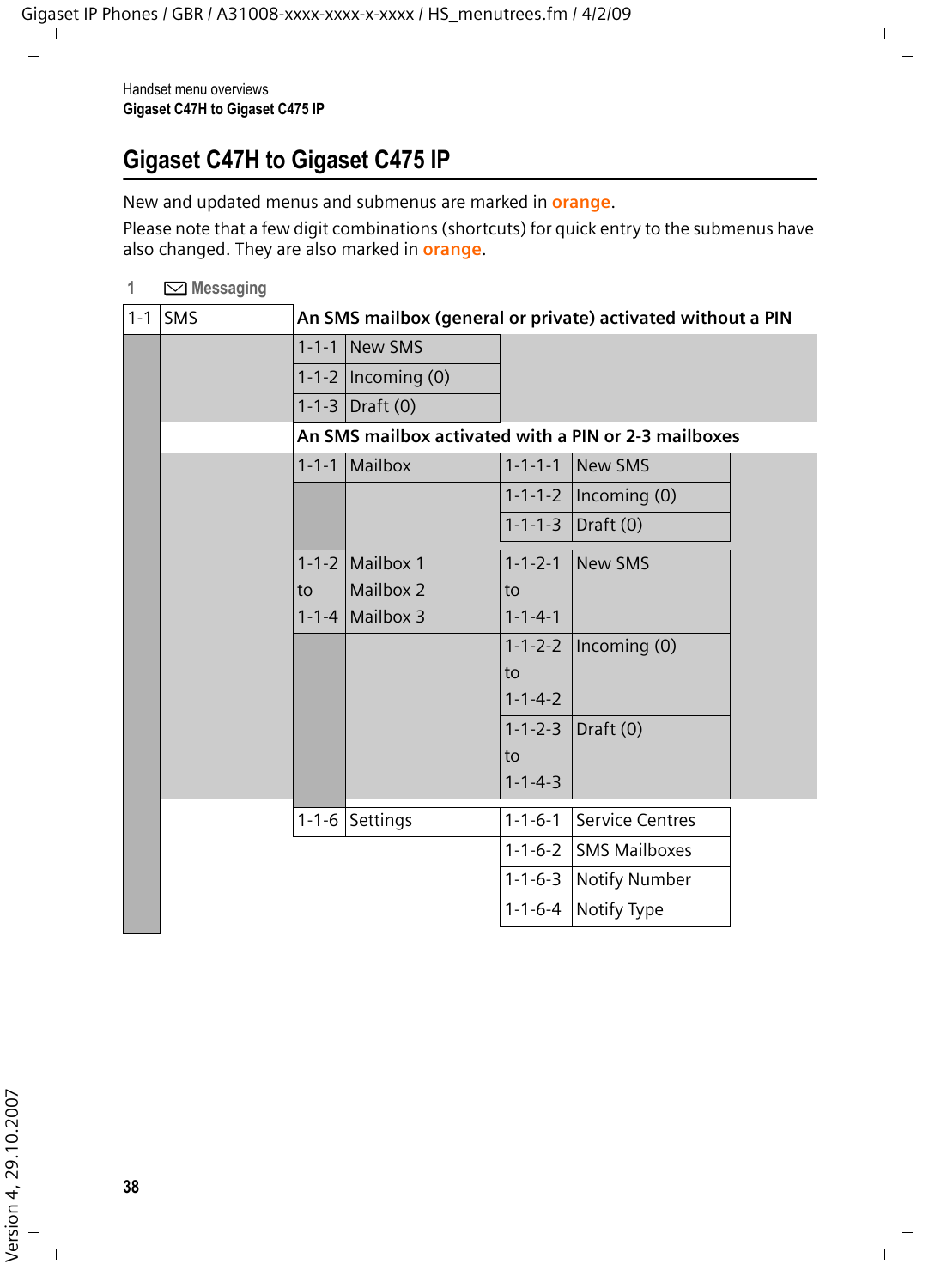| $1-2$   E-mail |                   |                |                       |
|----------------|-------------------|----------------|-----------------------|
| 1-3 Messenger  | 1-3-1 Buddies     |                |                       |
|                | 1-3-2 User Status |                | 1-3-2-1 Change Status |
|                |                   | $1-3-2-2$ Info |                       |
|                |                   |                |                       |
|                | 1-3-3 Messages    |                |                       |

### 2 *e* Sel. Services

| $2 - 1$ | Info Center         | $\rightarrow$ Page 8 |                      |                                                                                       |
|---------|---------------------|----------------------|----------------------|---------------------------------------------------------------------------------------|
|         | $2-2$ VoIP          |                      | 2-2-6 Call Diversion |                                                                                       |
|         |                     |                      | 2-2-7 Call Waiting   |                                                                                       |
| $2 - 3$ | <b>Fixed Line</b>   |                      | 2-3-6 Call Diversion | *) Menu item Withhold No. is no longer<br>available. It is replaced by 2-6 Next Call. |
|         |                     |                      | 2-3-7 Call Waiting   |                                                                                       |
| $2-4$   | <b>Ringback Off</b> |                      |                      |                                                                                       |
| $2-5$   | Always anon.        |                      |                      |                                                                                       |

**3**  $\Theta$  Alarm Clock

2-6 Next Call

**4** í**Add. Features** 

4-3 Room Monitor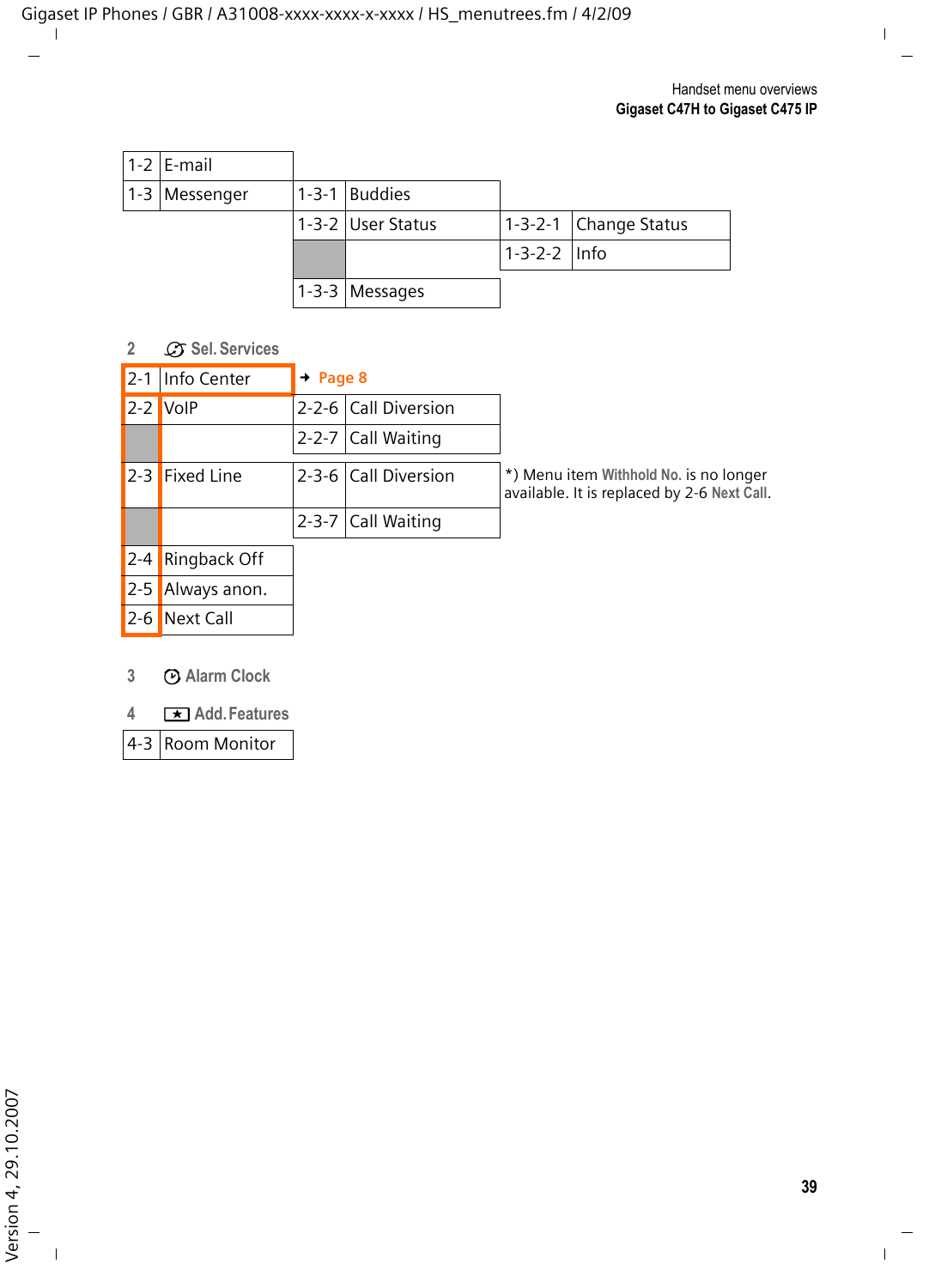Handset menu overviews **Gigaset C47H to Gigaset C475 IP**

### **5** Ð **Settings**

| $5 - 1$ | Date/Time      |             |                        |                 |                       |                       |
|---------|----------------|-------------|------------------------|-----------------|-----------------------|-----------------------|
| $5 - 2$ | Audio Settings | $5 - 2 - 1$ | Handset Volume         |                 |                       |                       |
|         |                | $5 - 2 - 2$ | <b>Ringer Settings</b> | $5 - 2 - 2 - 1$ | Ext. Calls            |                       |
|         |                |             |                        | $5 - 2 - 2 - 2$ | <b>Internal Calls</b> |                       |
|         |                |             |                        | $5 - 2 - 2 - 3$ | All                   |                       |
|         |                | $5 - 2 - 3$ | <b>Advisory Tones</b>  |                 |                       |                       |
| $5 - 3$ | Display        | $5 - 3 - 1$ | Screen Picture         |                 |                       |                       |
|         |                | $5 - 3 - 2$ | Colour Scheme          |                 |                       |                       |
|         |                | $5 - 3 - 3$ | Contrast               |                 |                       |                       |
|         |                | $5 - 3 - 4$ | Backlight              |                 |                       |                       |
|         |                |             |                        |                 |                       |                       |
| $5 - 4$ | Handset        | $5 - 4 - 1$ | Language               |                 |                       |                       |
|         |                |             | 5-4-2 Auto Answer      |                 |                       |                       |
|         |                |             | 5-4-3 Register H/Set   |                 |                       |                       |
|         |                | $5 - 4 - 4$ | <b>Reset Handset</b>   |                 |                       |                       |
| $5 - 5$ | Base           | $5 - 5 - 1$ | Calls List Type        | $5 - 5 - 1 - 1$ | <b>Missed Calls</b>   |                       |
|         |                |             |                        | $5 - 5 - 1 - 2$ | All Calls             |                       |
|         |                | $5 - 5 - 2$ | Music on hold          |                 |                       |                       |
|         |                | $5 - 5 - 3$ | System PIN             |                 |                       |                       |
|         |                |             | 5-5-4 Base Reset       |                 |                       |                       |
|         |                | $5 - 5 - 5$ | Add. Features          | $5 - 5 - 5 - 1$ | Repeater Mode         |                       |
|         |                |             |                        | $5 - 5 - 5 - 2$ | Access Code           | $\rightarrow$ Page 18 |
|         |                |             |                        | $5 - 5 - 5 - 3$ | Eco Mode              |                       |
|         |                |             | 5-5-6 Local Network    |                 |                       |                       |
|         |                |             | 5-5-8 Software Update  |                 |                       |                       |